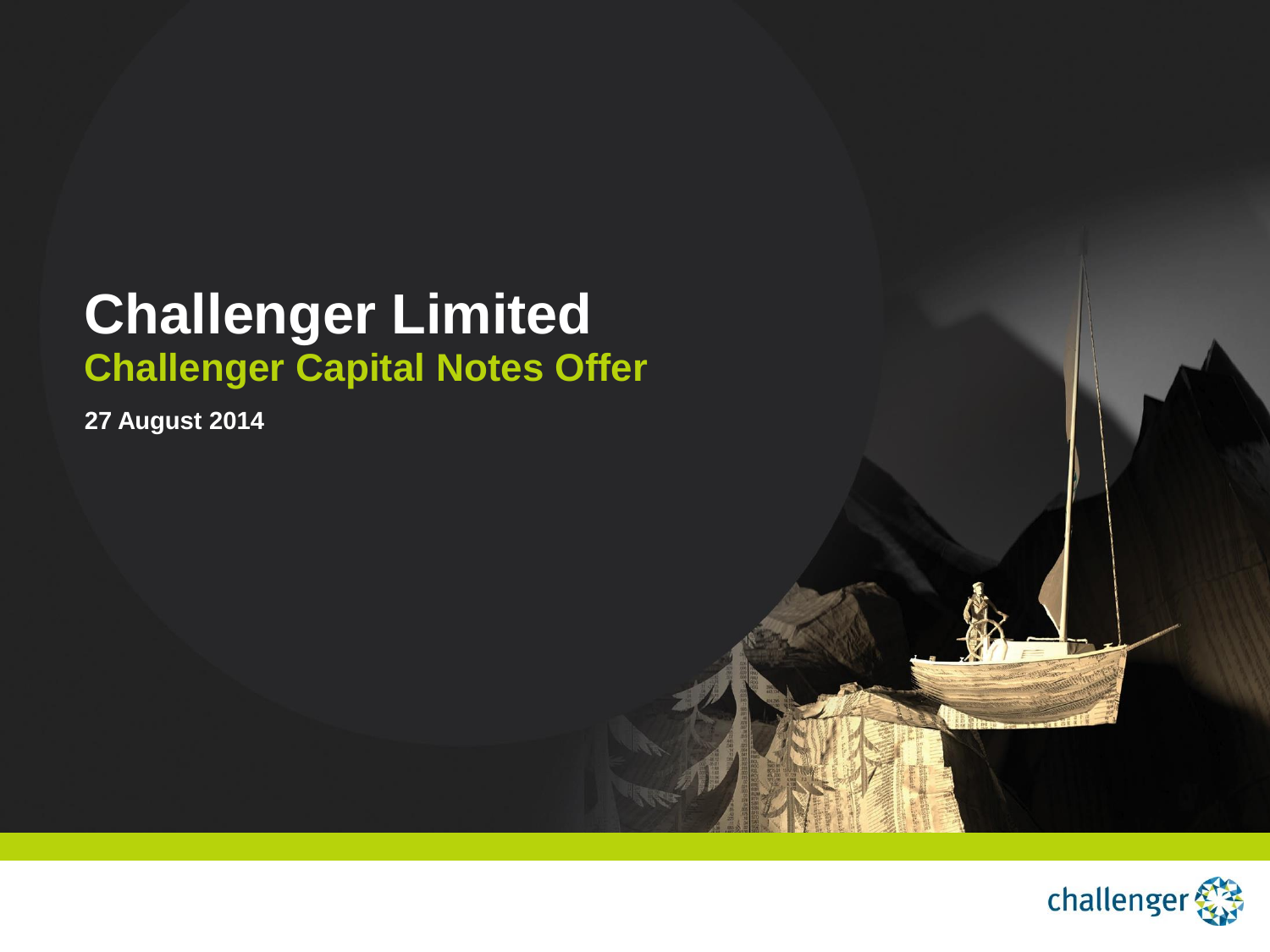## **Important Notice**

This presentation has been prepared and authorised by Challenger Limited (ABN 85 106 842 371) ("Challenger") in relation to its proposed offer of non-cumulative, convertible, transferrable, redeemable, subordinated, perpetual and unsecured notes ("Notes" or "Challenger Capital Notes") (the "Offer"). The Offer is made pursuant to a prospectus under Part 6D.2 of the Corporations Act 2001(Cth) which was lodged with the Australian Securities and Investments Commission ("ASIC") on 27 August 2014 ("Prospectus"). Challenger intends to lodge a replacement prospectus which will include the offer size and the Margin, on or around 4 September 2014.

UBS AG, Australia Branch (ABN 47 088 129 613) ("UBS") is the Structuring Adviser to the Offer. UBS, J.P. Morgan Australia Limited (ABN 52 002 888 011), National Australia Bank (ABN 12 004 044 937) and Westpac Institutional Bank (a division of Westpac Banking Corporation) (ABN 33 007 457 141) are the joint lead managers to the Offer ("Joint Lead Managers").

The information provided in this presentation should not be relied upon to make an investment decision. The information in this presentation is not personal investment advice and has been prepared without taking into account your investment objectives, financial situation or particular needs (including financial and taxation issues). Investors should read and consider the Prospectus in full and seek advice from their financial adviser or other professional adviser before deciding to invest in the Offer. Any decision by a person to apply for Notes should be made on the basis of information contained in the Prospectus and independent assessment as to whether to invest, and not in reliance on any information contained in this presentation. A copy of the Prospectus is available at www.challengercapitalnotes.com.au. Applications for Notes can only be made in the application form accompanying the replacement prospectus.

This presentation is not a prospectus, product disclosure statement, disclosure document or other offer document under Australian law or under any other law. This presentation is not, and does not constitute, financial product advice, an offer to sell or the solicitation, invitation or recommendation to purchase any securities and neither this presentation nor anything contained within it will form the basis of any contract or commitment. All reasonable care has been taken in relation to the preparation and collation of this presentation. If there are any material changes relevant to the Offer, Challenger will lodge the appropriate information with the Australian Securities Exchange ("ASX").

No representation or warranty, express or implied, is made as to the fairness, accuracy, adequacy, reasonableness, completeness or reliability of any statements, estimates or opinions or other information contained in this presentation. To the maximum extent permitted by law, Challenger, its subsidiaries and their respective directors, officers, employees and agents disclaim all liability and responsibility (including without limitation any liability arising from fault or negligence on the part of Challenger, the Joint Lead Managers and each of Challenger and the Joint Lead Manager's related bodies corporate, affiliates and each of their respective directors, officers, employees and agents) for any direct or indirect loss or damage which may be suffered by any recipient through the use of or reliance on anything contained in or omitted from this presentation. No recommendation is made as to how investors should make an investment decision in relation to the Offer or Challenger. Challenger reserves the right to withdraw or vary the timetable for the Offer without notice.

The information in this presentation is for general information only. To the extent that certain statements contained in this presentation may constitute "forward-looking statements" or statements about "future matters", the information reflects Challenger's intent, belief or expectations at the date of this presentation. Challenger gives no undertaking to update this information over time (subject to legal or regulatory requirements).

Any forward-looking statements, including projections, quidance on future revenues, earnings and estimates, are provided as a general quide only and should not be relied upon as an indication or quarantee of future performance. Forward-looking statements involve known and unknown risks, uncertainties and other factors that may cause Challenger's actual results, performance or achievements to differ materially from any future results, performance or achievements expressed or implied by these forward-looking statements. Any forward-looking statements, opinions and estimates in this presentation are based on assumptions and contingencies which are subject to change without notice, as are statements about market and industry trends, which are based on interpretations of current market conditions. Neither Challenger, nor any other person, gives any representation, assurance or quarantee that the occurrence of the events expressed or implied in any forward-looking statements in this presentation will actually occur. In addition, please note that past performance is no guarantee or indication of future performance.

The distribution of this presentation, and the offer or sale of Notes, may be restricted by law in certain jurisdictions. Persons who receive this presentation outside Australia must inform themselves about and observe all such restrictions. Nothing in this presentation is to be construed as authorising its distribution, or the offer or sale of Notes, in any jurisdiction other than Australia and Challenger does not accept any liability in that regard. Further, Notes may not be offered or sold, directly or indirectly, and neither this presentation nor any other offering material may be distributed or published, in any jurisdiction except under circumstances that will result in compliance with any applicable law or regulations.

To the maximum extent permitted by law, the Joint Lead Managers and their respective affiliates, directors, officers, partners, employees, advisers and agents of each of them, make no representation, recommendation or warranty, express or implied, regarding the accuracy, adequacy, reasonableness or completeness of the information contained in the presentation and accept no responsibility or liability therefore.

This presentation does not constitute an offer to sell, or a solicitation of an offer to buy, any securities in the United States or to any U.S. person as defined in Requlation S under the U.S. Securities Act of 1933, as amended. This presentation may not be distributed or released, in whole or in part, in the United States. Neither Notes nor the ordinary shares of Challenger have been or will be registered under the U.S. Securities Act of 1933 or the securities laws of any state or other jurisdiction of the United States, and they may not be offered or sold in the United States or to the account of any U.S. person unless an exemption from registration is available.

Notes are complex and may not be suitable for all investors. The investment performance of Notes is not quaranteed by Challenger nor any other member of the Challenger Group. The risks associated with investing in these securities could result in the loss of your investment. Information about the risks associated with investing in Notes are detailed in the Prospectus.

All amounts are in Australian dollars unless otherwise indicated. Unless otherwise defined, capitalised terms in this presentation have the meaning in the Prospectus.

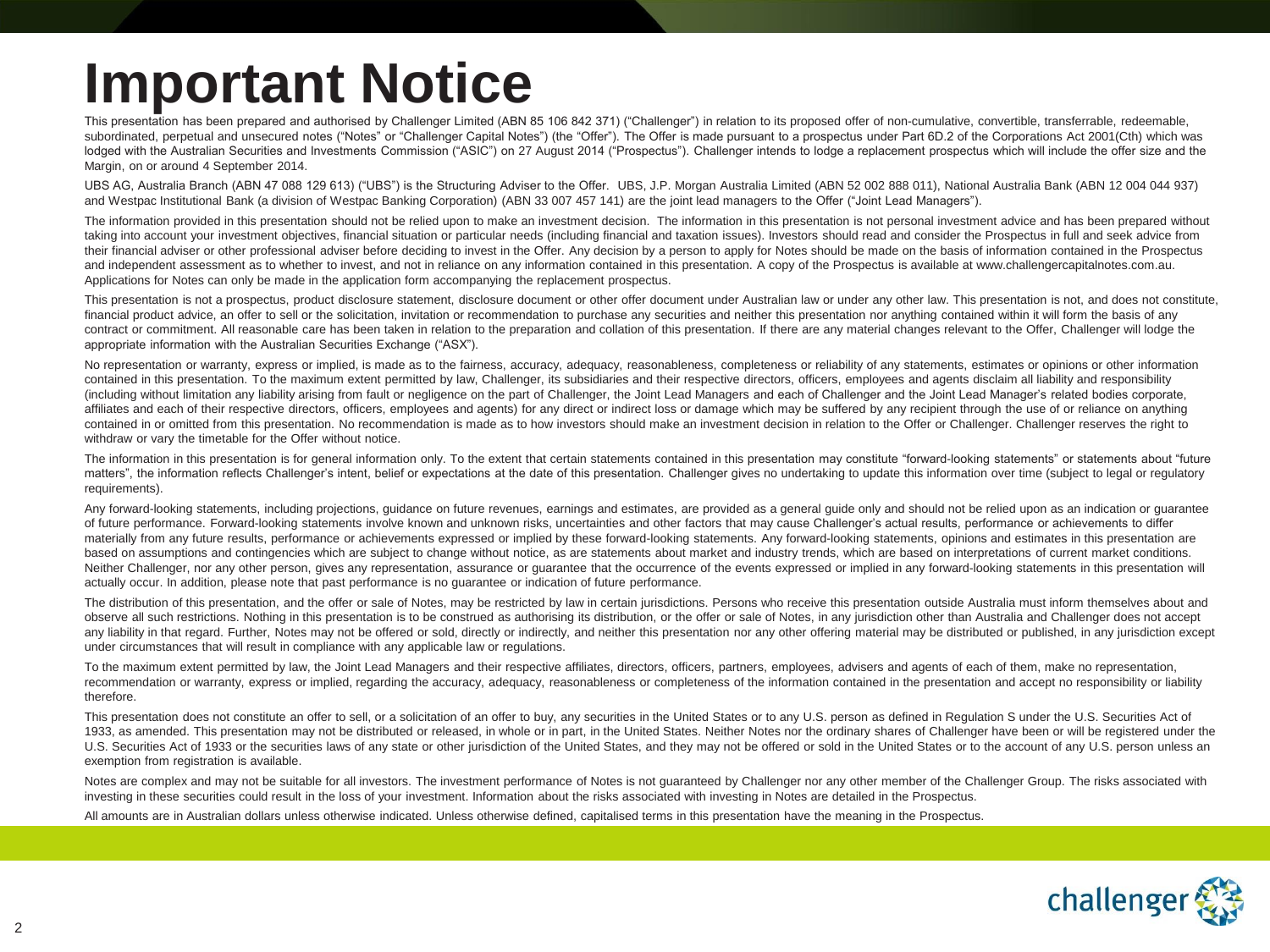## **Outline**

|                  | <b>Section 1 Offer summary</b>                  |
|------------------|-------------------------------------------------|
|                  | <b>Section 2 About Challenger</b>               |
| <b>Section 3</b> | <b>Key features of Challenger Capital Notes</b> |
|                  | <b>Section 4 Offer process</b>                  |

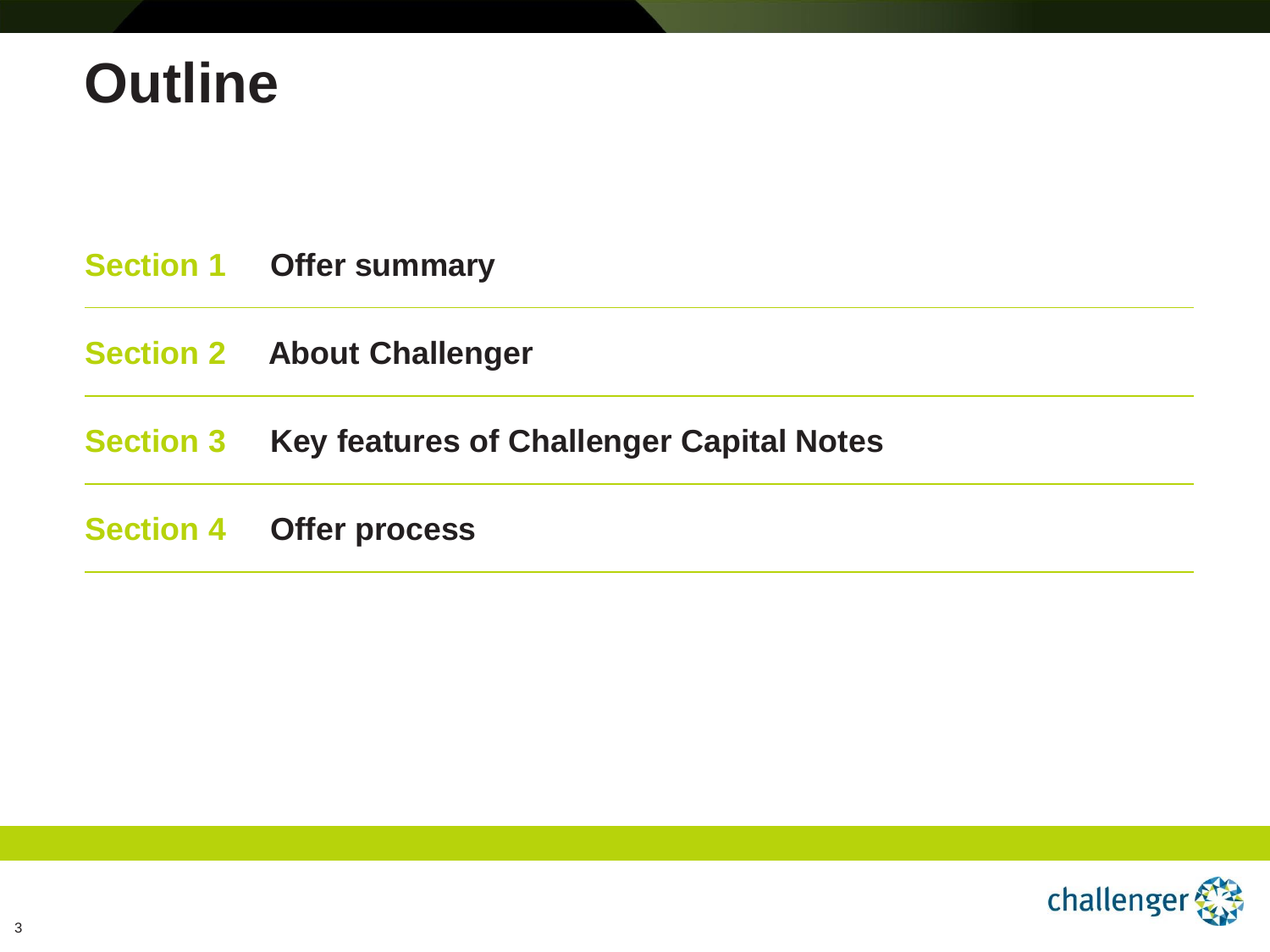## **Section 1 Offer summary**

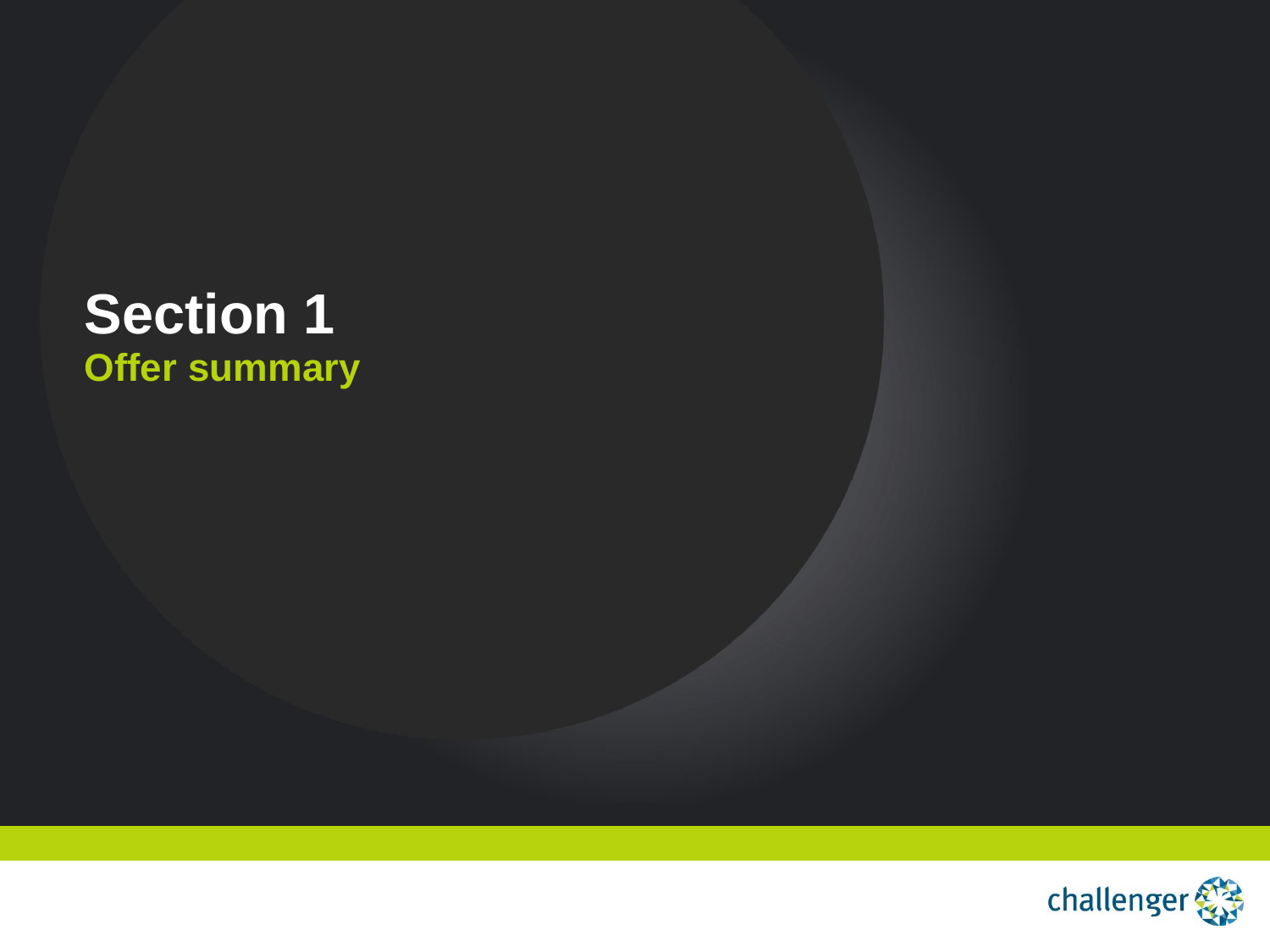## **Summary**

### **Offer summary**

|                                        | <b>Challenger Limited (Challenger)</b><br>$\bullet$                                                                                                                                                                 |  |  |  |
|----------------------------------------|---------------------------------------------------------------------------------------------------------------------------------------------------------------------------------------------------------------------|--|--|--|
| <b>Issuer</b>                          | - non-operating holding company of an investment management group managing more<br>than \$50 billion in assets <sup>1</sup> and the leading provider of annuities and guaranteed retirement<br>incomes in Australia |  |  |  |
|                                        | - operates two businesses, a life business and a funds management business                                                                                                                                          |  |  |  |
|                                        | $-$ market capitalisation of \$4.2 billion <sup>2</sup> and is one of Australia's 100 largest listed companies                                                                                                      |  |  |  |
| <b>Offer size</b>                      | \$250 million with the ability to raise more or less<br>$\bullet$                                                                                                                                                   |  |  |  |
| <b>Type of</b><br><b>security</b>      | Fully paid, subordinated, perpetual, non-cumulative, unsecured, mandatorily convertible notes<br>$\bullet$<br>(Notes)                                                                                               |  |  |  |
| <b>Use of</b><br>proceeds              | To fund the regulatory capital requirements of Challenger Life Company (CLC) resulting from<br>$\bullet$<br>annuity sales growth                                                                                    |  |  |  |
|                                        | Floating rate, quarterly, preferred, discretionary, non-cumulative frankable payments, subject to<br>$\bullet$<br>Payment Conditions <sup>3</sup>                                                                   |  |  |  |
|                                        | Distribution rate based on 3 month Bank Bill Swap Rate (BBSW) plus a margin<br>$\bullet$                                                                                                                            |  |  |  |
| <b>Distribution</b><br><b>Payments</b> | Margin expected to be 3.40% – 3.60% over 3 month BBSW, to be determined under the<br>$\bullet$<br><b>Bookbuild</b>                                                                                                  |  |  |  |
|                                        | Distributions are expected to be franked at the same rate as Challenger Ordinary Shares<br>$\bullet$                                                                                                                |  |  |  |
|                                        | - expected to be 70% for the first distribution payment                                                                                                                                                             |  |  |  |



1. As at 30 June 2014.

2. Based on the market capitalisation as at 22 August 2014.

3. Payment of any Distribution is within the absolute discretion of Challenger and subject to Payment Conditions.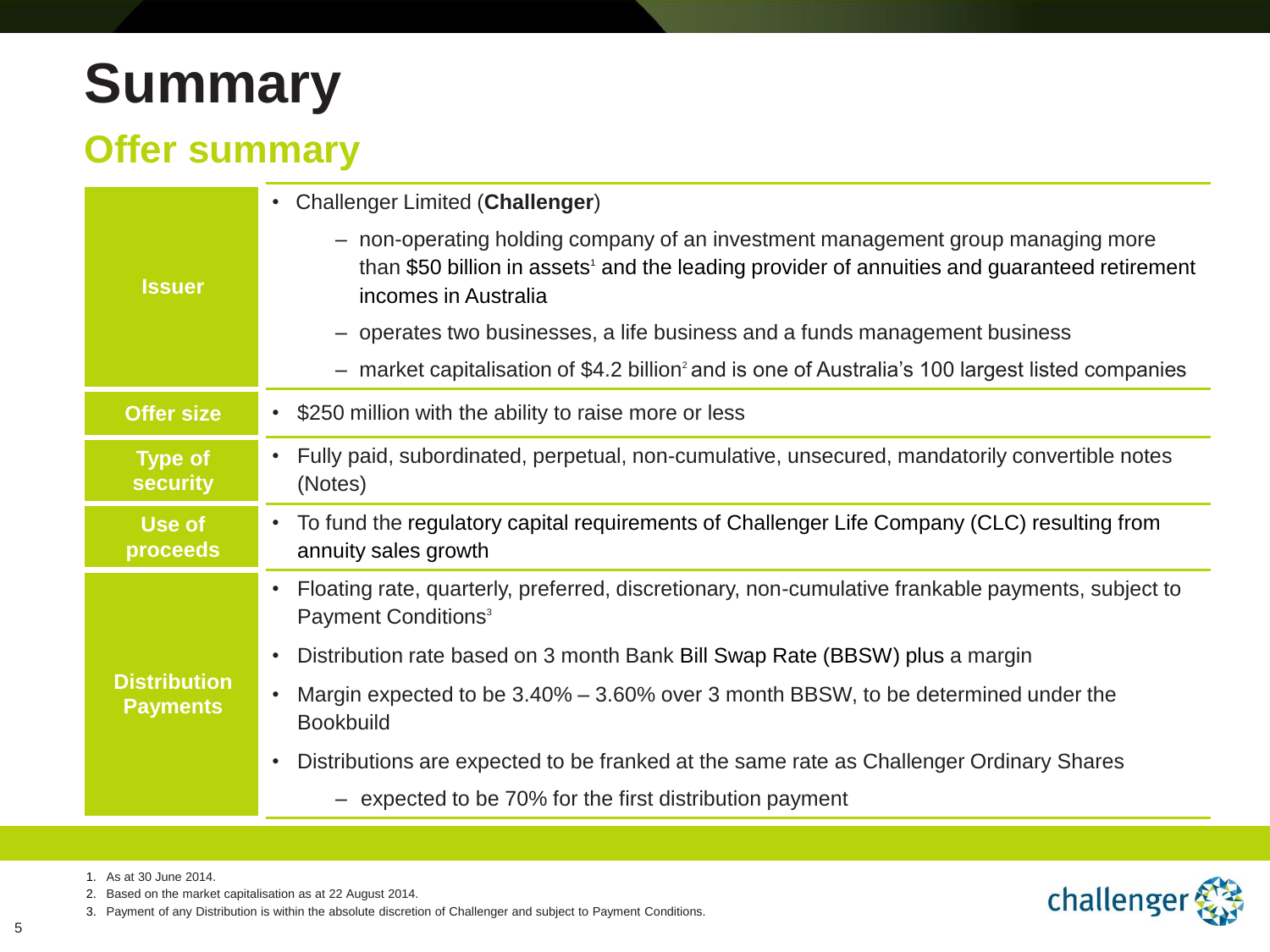## **Summary**

### **Offer summary (cont'd)**

|                                       | <b>Optional Exchange Date: 25 May 2020</b><br>$\bullet$                                                                                                                                                                           |  |
|---------------------------------------|-----------------------------------------------------------------------------------------------------------------------------------------------------------------------------------------------------------------------------------|--|
| <b>Term</b>                           | <b>Scheduled Mandatory Conversion Date: 25 May 2022</b><br>$\bullet$                                                                                                                                                              |  |
|                                       | <b>Perpetual</b> (no fixed maturity date) unless Converted, Redeemed or Resold                                                                                                                                                    |  |
|                                       | Mandatory Conversion: Subject to the Mandatory Conversion Conditions being satisfied,<br>Challenger must Exchange Notes for Ordinary Shares on 25 May 2022                                                                        |  |
|                                       | <b>Optional Exchange:</b> Challenger may elect, with APRA's prior written approval, to Convert,<br>$\bullet$<br>Redeem or Resell all or some Notes on 25 May 2020, or earlier following a Regulatory Event or<br><b>Tax Event</b> |  |
|                                       | Non-Viability Trigger and Acquisition Event: Challenger must Convert Notes on a Non-<br>Viability Trigger Event or on an Acquisition Event                                                                                        |  |
| <b>Offer structure</b>                | • Institutional Offer, Broker Firm Offer, Securityholder Offer, General Offer                                                                                                                                                     |  |
| <b>Bookbuild</b><br>date <sup>1</sup> | Expected to be 3 September 2014<br>$\bullet$                                                                                                                                                                                      |  |
| <b>Joint Lead</b><br><b>Managers</b>  | J.P. Morgan, National Australia Bank, UBS, Westpac Institutional Bank<br>$\bullet$                                                                                                                                                |  |
| <b>Quotation</b>                      | Challenger will apply for Notes to be quoted on ASX under ASX code "CGFPA"                                                                                                                                                        |  |

1. Dates are indicative only and may change without notice. Challenger and the Joint Lead Managers may at their discretion agree to vary the timetable, including extending any Closing Date, closing the Offer early without notice or accepting late Applications, whether generally or in particular cases, or withdrawing the Offer at any time before Notes are issued.

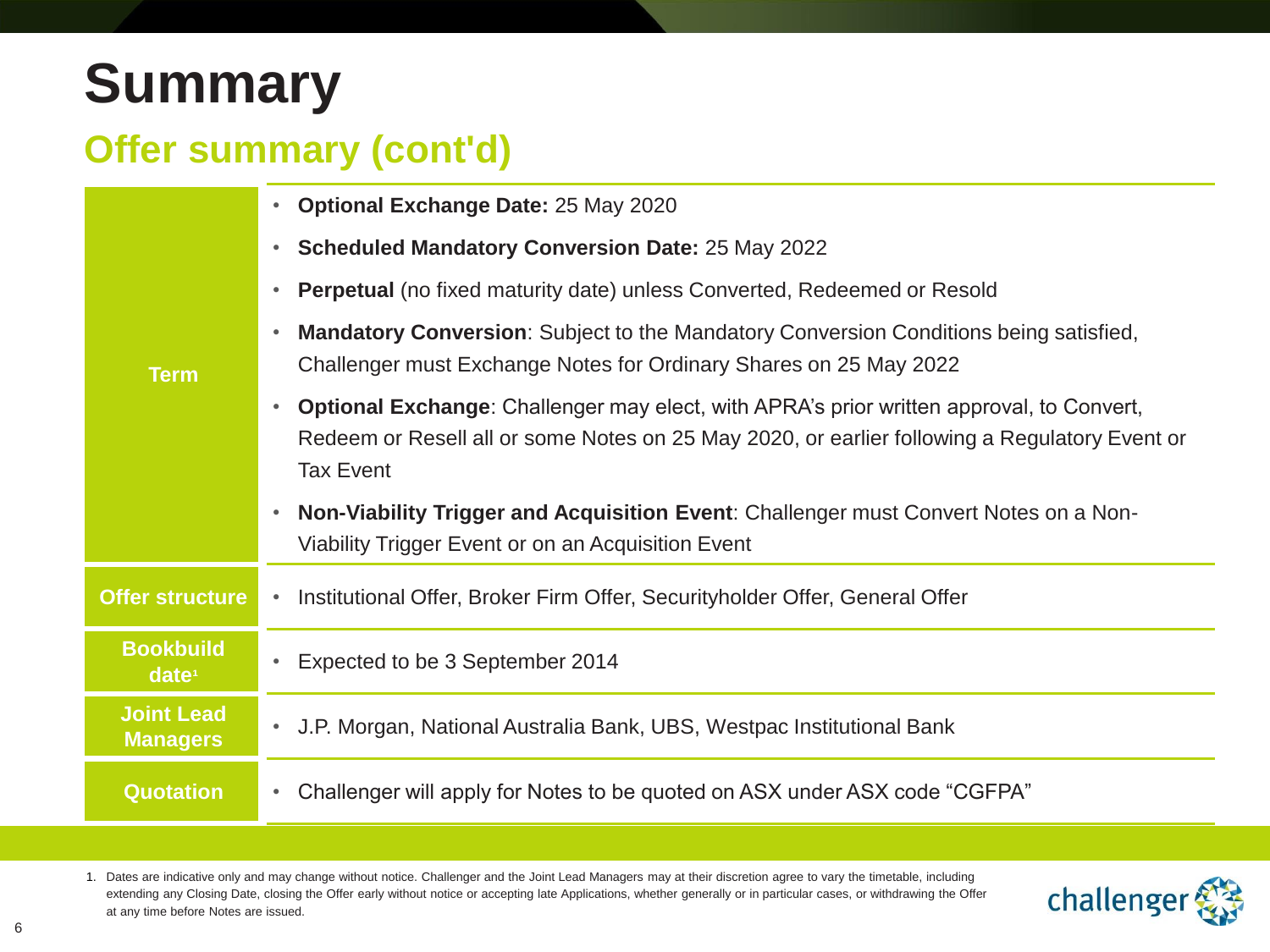## **Section 2 About Challenger**

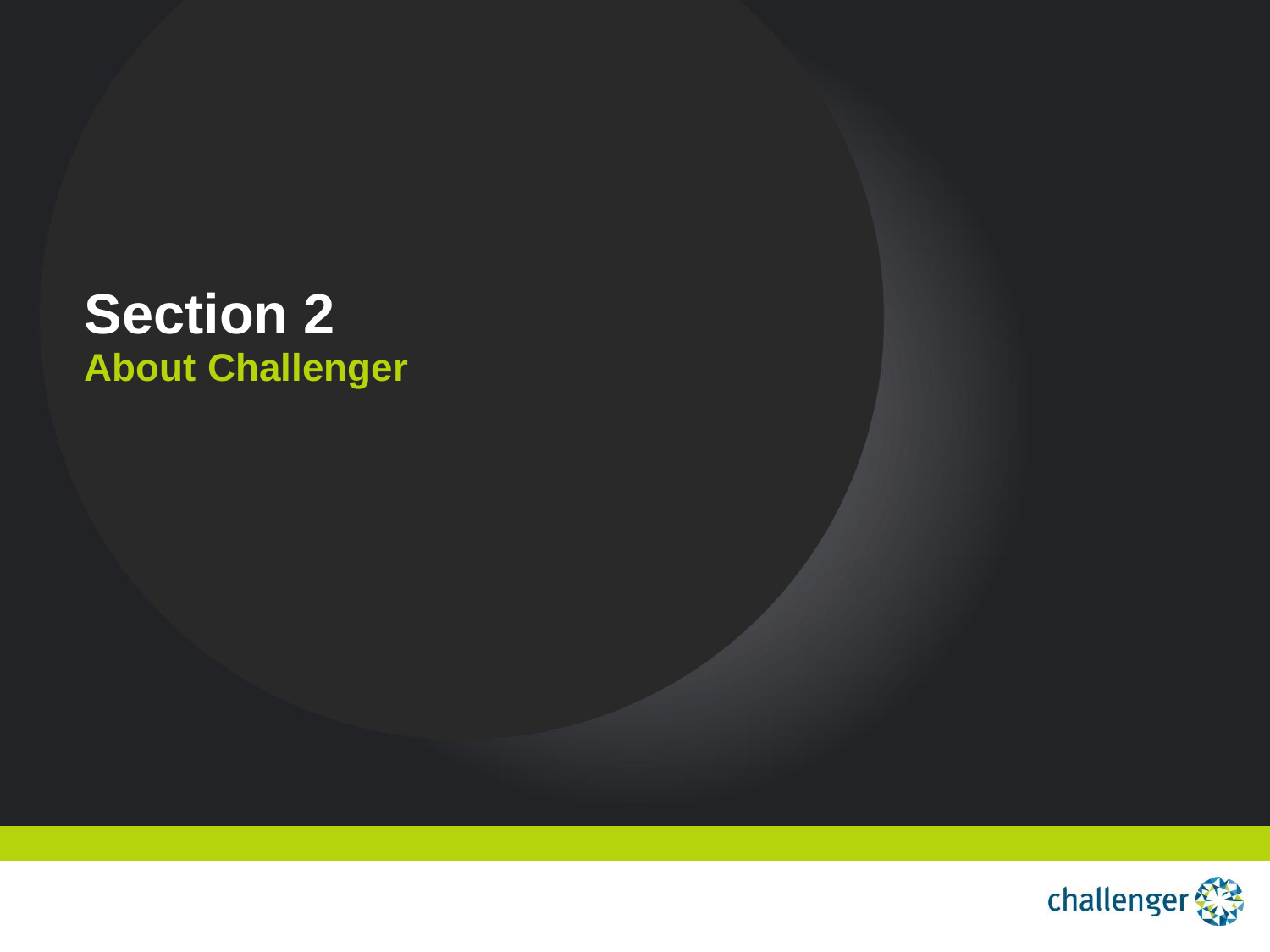### **Business overview**

### **Challenger Limited**

- ASX100 listed company (under the code "CGF") with \$4.2bn market capitalisation<sup>1</sup>
- $\cdot$  \$50.7bn of assets under management<sup>2</sup>
- Over 500 employees and \$2.2bn in net assets $2$
- Non-operating holding company and ultimate parent company of the Challenger Group
- Challenger Group operates two businesses, a life business and a funds management business

### **Life**

**Targeting 'spending' (or drawdown) phase of superannuation**

FY14 EBIT \$404m

- Regulated by APRA
- Leading provider of annuities and guaranteed retirement incomes in Australia
- Provides products aimed at investors seeking the security of guaranteed cash flows with protection against market, inflation and longevity risks

### **Funds Management**

**Targeting 'savings' (or accumulation) phase of superannuation**

FY14 EBIT \$43m

- Australia's seventh largest investment manager $3$
- **Fidante Partners** fifteen separately branded boutique investment managers
- **Challenger Investment Partners** originates and manages fixed income and property assets for the Life business and third-party investors



<sup>1.</sup> Based on market capitalisation as at 22 August 2014.

<sup>2.</sup> As at 30 June 2014.

<sup>3.</sup> Based on funds under management.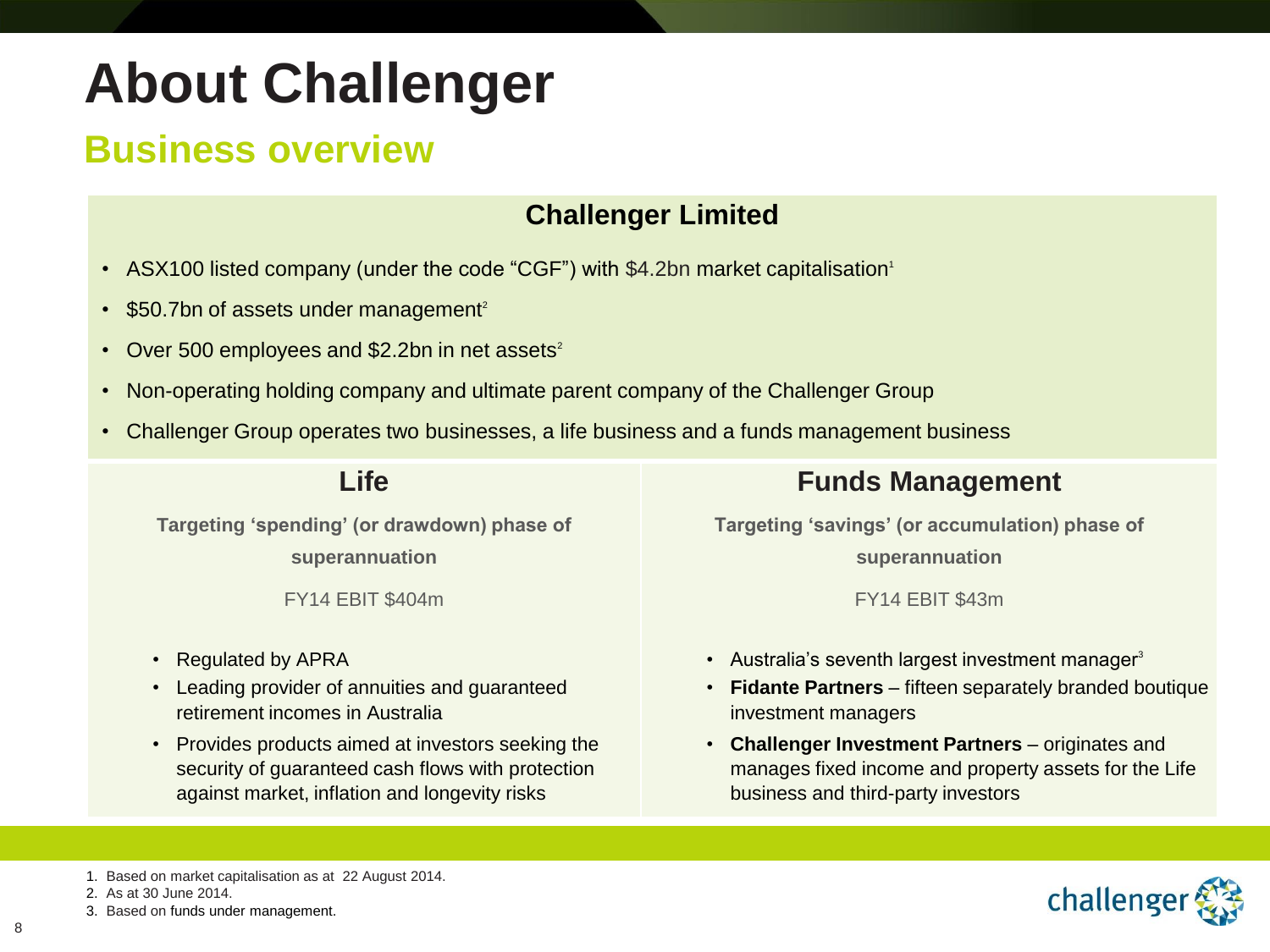### **Competitive advantage with favourable policy settings**

|                                 | <b>Life</b>                                                                           | <b>Funds Management</b>                                                                      |  |
|---------------------------------|---------------------------------------------------------------------------------------|----------------------------------------------------------------------------------------------|--|
|                                 | Supportive demographics<br>Over 65's to increase by 75% in next 20 years <sup>1</sup> | Mandated superannuation system<br>Growth underpinned by mandatory contributions              |  |
| <b>Market</b><br>opportunity    | <b>Consumer risk preferences</b><br>Retirees focused on regular, secure income        | <b>Contributions increasing</b><br>Increasing from 9.5% to 12% by 2021                       |  |
|                                 | Need for longevity protection<br>Increasing demand as retirees live longer            | Offshore investor appetite for assets<br>Australian assets attractive to offshore investors  |  |
| <b>Competitive</b><br>advantage | Independent provider<br>Products on all major distribution hubs                       | Contemporary model<br>Model has strong investor alignment & support                          |  |
|                                 | Retirement incomes core focus<br>Product innovation and leading market share          | Strong investment management capabilities<br>95% of FUM outperforming benchmark <sup>3</sup> |  |
|                                 | Retirement incomes market leader<br>Strong support from advisers <sup>2</sup>         | Diversified strategies and products<br>15 different mangers across multiple asset classes    |  |

- 1. Deloitte Dynamics of the Australian superannuation system: the next 20 years 2013 2033 September 2013.
- 2. Rated leader in retirement incomes by 89% of advisers Marketing Pulse Adviser Study December 2013.
- 3. Investment performance as at 30 June 2014 for all funds and mandates since inception.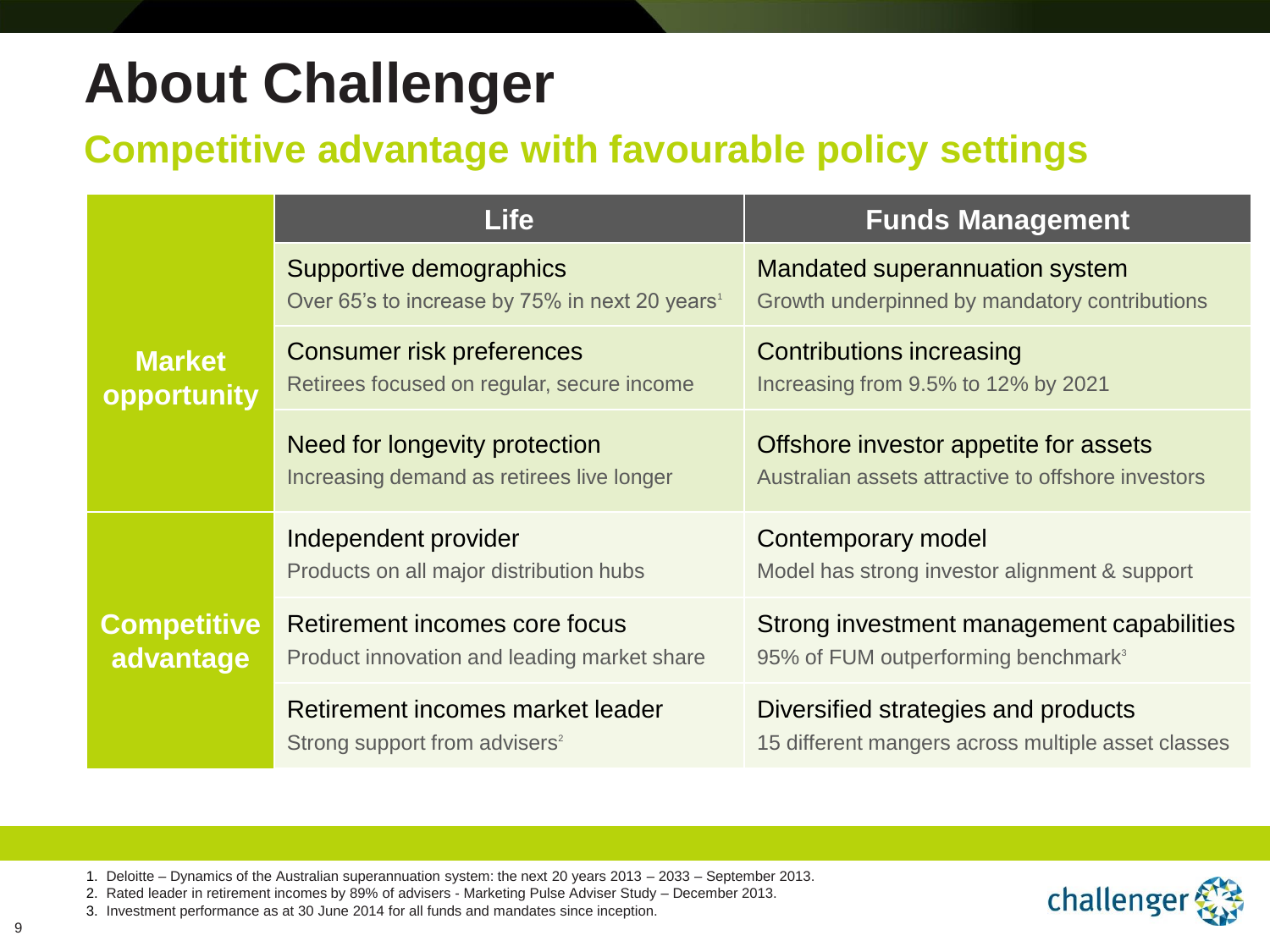## **Life business (Challenger Life Company)**

### **Overview**

- Annuity and guaranteed retirement income products distributed to retail customers through independent financial advisers and to financial advisers associated with the four major Australian banks and AMP Limited
- Life generates income by ensuring capital invested by annuity customers is invested in assets generating a greater investment return than the payments required to be made to annuity customers
- Annuity sales growth has been underpinned by favourable macroeconomic trends, including an ageing population, changes in retiree risk preferences and an increased focus by retirees on longevity and market risks
- Total annuity sales in FY14 were \$2.8bn (up 28%). Over five years annuity sales increased by 40% CAGR
- Life manages a cash flow matched portfolio, with liability cash flows (ie payments to annuity customers) matched with cash flows from investment assets







(by investment assets)



1. As at 30 June 2014.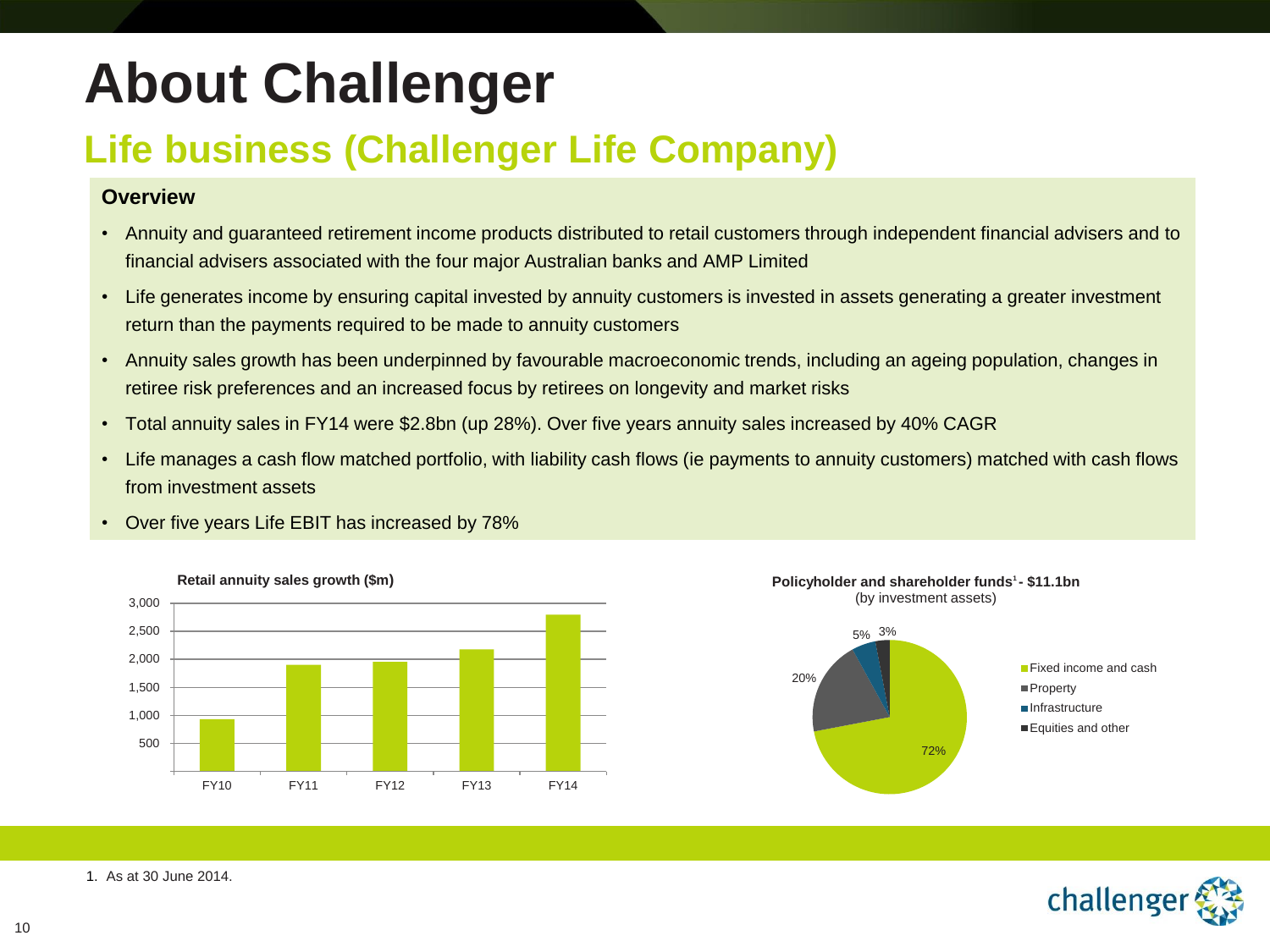### **Funds Management business**

### **Overview**

- Funds Management business comprises Fidante Partners and Challenger Investment Partners
- As at 30 June 2014, Challenger had \$47.1bn in FUM, up 133% since 30 June 2010.

### **Fidante Partners**

- Interests in fifteen separately branded active boutique investment managers, managing fixed income, Australian and international equities and alternative investments including infrastructure
- Earns distribution and administration fees and shares in the equity accounted profits of most boutique managers

### **Challenger Investment Partners**

- Invests in fixed income and property assets on behalf of Life and external clients, including Australian industry superannuation funds and sovereign wealth funds
- Earns fee (management fees, performance fees and transaction fees) income in relation to the assets it manages







**Fidante Partners' fifteen investment managers**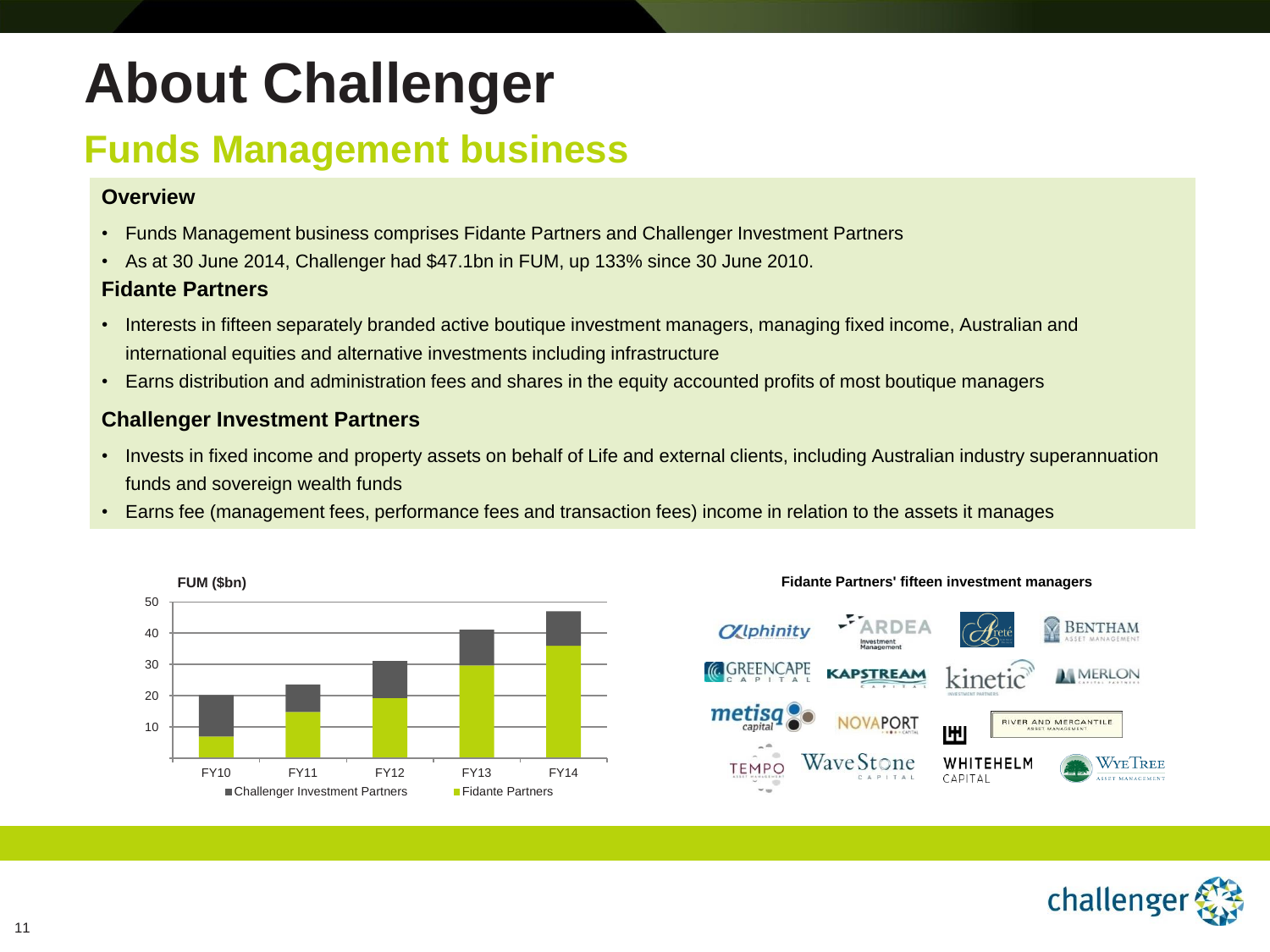### **FY14 operating performance – strong business momentum**

| <b>Challenger</b><br><b>Group</b> | Normalised EBIT up 6% to \$388m<br>Normalised NPAT <sup>1</sup> up 7% to \$329m<br>Statutory NPAT <sup>1</sup> of \$341m<br>Normalised EPS up 9% to 64.0 cps | FY14 dividend up 30% to 26.0 cps<br>Normalised RoE (pre tax) of 19%<br>$\bullet$<br>Growth outlook enhanced by policy settings<br>Strengthening capital for growth |
|-----------------------------------|--------------------------------------------------------------------------------------------------------------------------------------------------------------|--------------------------------------------------------------------------------------------------------------------------------------------------------------------|
| <b>Life</b>                       | COE up 6% to \$481m<br>Retail book growth of 12.5% <sup>2</sup><br>Retail annuity sales up 28% to \$2.8bn                                                    | AUM up 3% to \$11.1bn<br>CLC PCA ratio of 1.7 times<br>$\bullet$                                                                                                   |
| <b>Funds</b><br><b>Management</b> | Normalised EBIT up 27% to \$43m<br>Fidante Partners net flows of \$2.4bn                                                                                     | FUM up 15% to \$47.1bn<br>95% of funds outperforming <sup>3</sup><br>$\bullet$                                                                                     |

1. Normalised profit framework and a reconciliation to statutory net profit after tax is disclosed in the Directors' Report and Note 2 (segment information) in the Challenger Limited 30 June 2014 full year financial report.



2. FY14 retail book growth excludes \$284m of High Yield Fund annuity maturities.

12

3. Investment performance represents percentage of mandates and FUM meeting or exceeding benchmark since inception.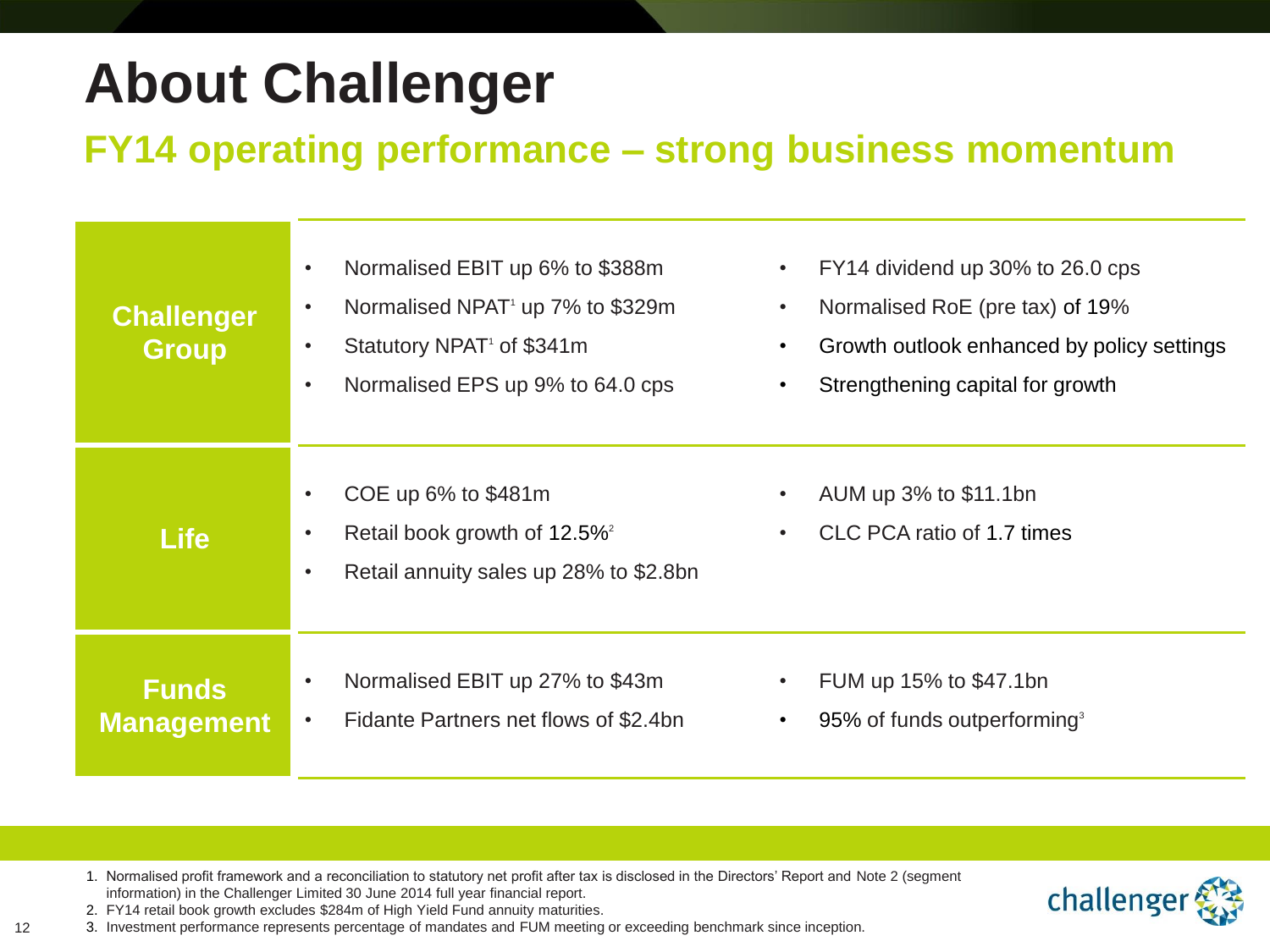## **Capital management**

### **Strongly capitalised**

- Challenger Life Company (CLC) is regulated by APRA
- New APRA life company prudential standards (LAGIC) implemented on 1 January 2013
	- increased CLC's capital requirements by \$323m
	- 3 year transition arrangements apply
	- CLC's 30 June 2014 excess regulatory capital includes \$215m of LAGIC transition
- CLC capital position at 30 June 2014
	- total regulatory capital of \$2.3bn
	- \$0.9bn (or 1.66 times) of regulatory capital above APRA's minimum requirement
	- Common Equity Tier 1 (CET1) capital 1.3 times versus minimum of 0.6 times
- CLC pro-forma capital at 30 June 2014
	- $-$  total regulatory capital of \$2.8bn<sup>1</sup>
	- $-$  \$1.4bn<sup>1</sup> (or 2.05 times) of regulatory capital above APRA's minimum requirement
	- CET1 capital 1.5 times following capital raising<sup>2</sup>





Institutional equity placement, SPP and Challenger Capital Notes **Transition balance** 

CLC excess regulatory capital



#### **CLC PCA multiples (PCA ratio increases to 2.05x)**

2. Capital raising refers to the \$250m institutional placement and \$30m SPP.

<sup>1.</sup> Pro-forma includes \$250m institutional placement conducted on 20 August 2014 and \$30m of Share Purchase Plan (SPP) announced on 20 August 2014 (both net of transaction costs). Pro-forma assumes \$250m raised by Challenger Capital Notes. challenge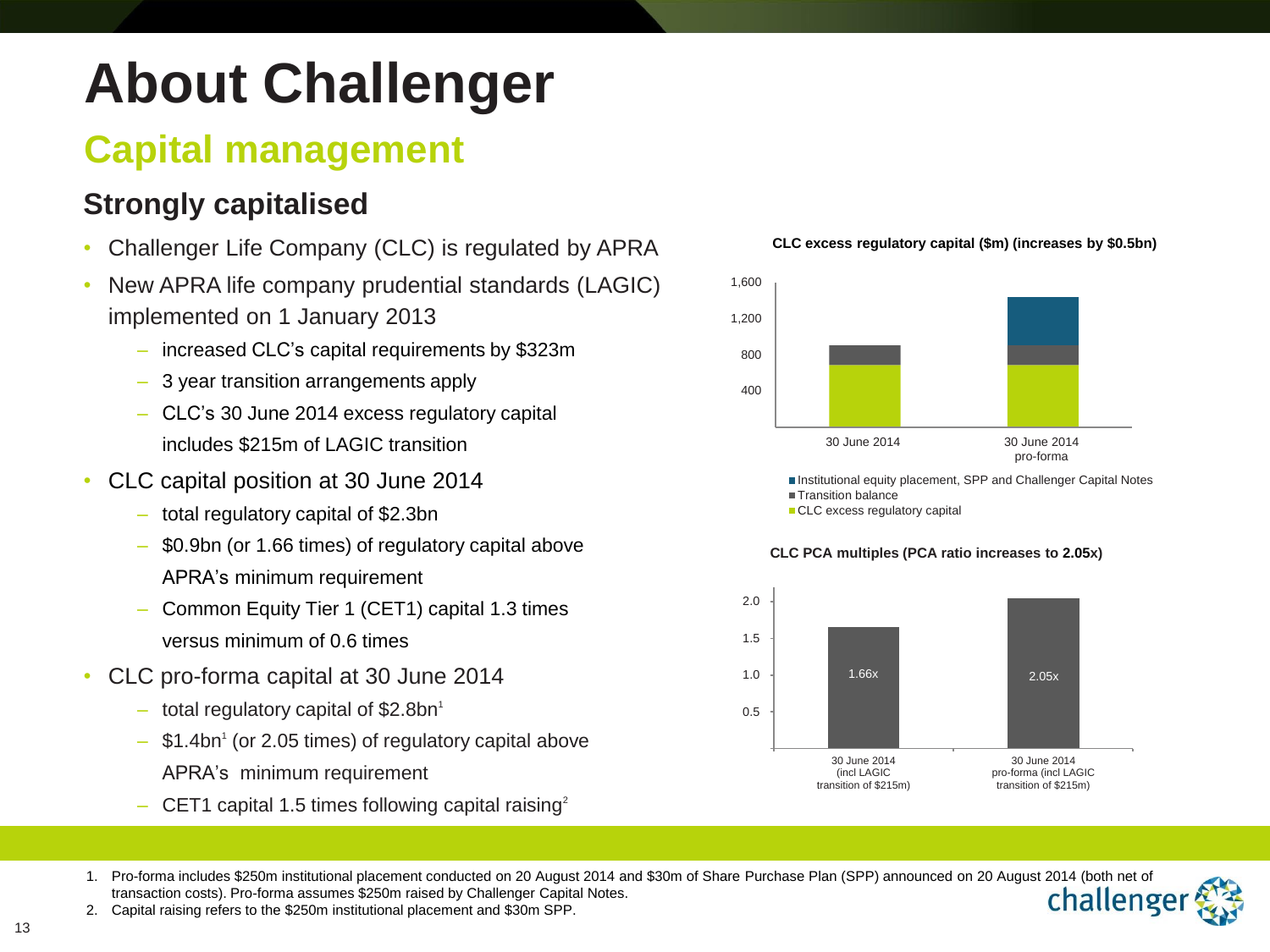## **Section 3 Key features of Notes**

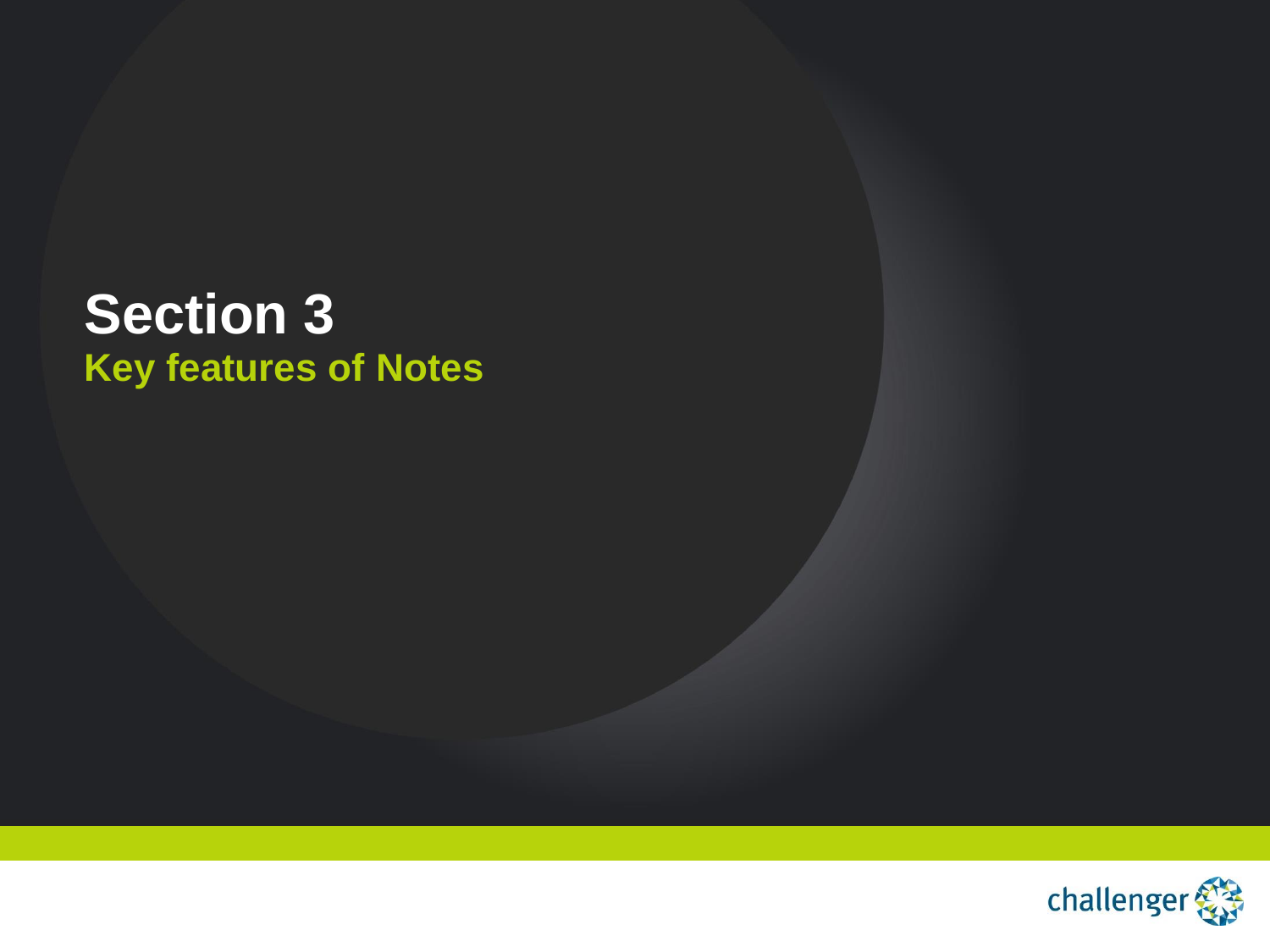## **General**

| <b>Issuer</b>                               | <b>Challenger Limited (Challenger)</b><br>۰                                                                                                                                                                                       |  |  |
|---------------------------------------------|-----------------------------------------------------------------------------------------------------------------------------------------------------------------------------------------------------------------------------------|--|--|
| <b>Security</b>                             | Fully paid, subordinated, perpetual, non-cumulative, unsecured, redeemable, mandatorily<br>$\bullet$<br>convertible notes (Notes)                                                                                                 |  |  |
| <b>Offer size</b>                           | \$250 million with the ability to raise more or less<br>٠                                                                                                                                                                         |  |  |
| <b>Issue Price</b>                          | \$100 per Note<br>$\bullet$                                                                                                                                                                                                       |  |  |
| Ranking<br>(in a winding-up)                | Notes rank ahead of Ordinary Shares, equally with all other Relevant Perpetual Subordinated<br>٠<br>Instruments, but behind any securities or instruments that rank in priority to Notes and all other<br>creditors of Challenger |  |  |
| <b>Term</b>                                 | Perpetual (no fixed maturity date) unless Converted, Redeemed or Resold<br>$\bullet$<br>Optional Exchange Date: 25 May 2020<br>۰<br>Scheduled Mandatory Conversion Date: 25 May 2022<br>٠                                         |  |  |
| <b>Distribution</b><br><b>Payment Dates</b> | The first Distribution Payment Date is 25 February 2015. This period is longer than a quarter <sup>1</sup><br>Distribution Payment Dates are 25 February, 25 May, 25 August and 25 November in each year<br>$\bullet$             |  |  |

1. The first Distribution Payment Date is more than 4 months from the Issue Date. Notwithstanding this, the 90 day BBSW rate set on the first day of the Distribution Period will be used as the Bank Bill Rate.

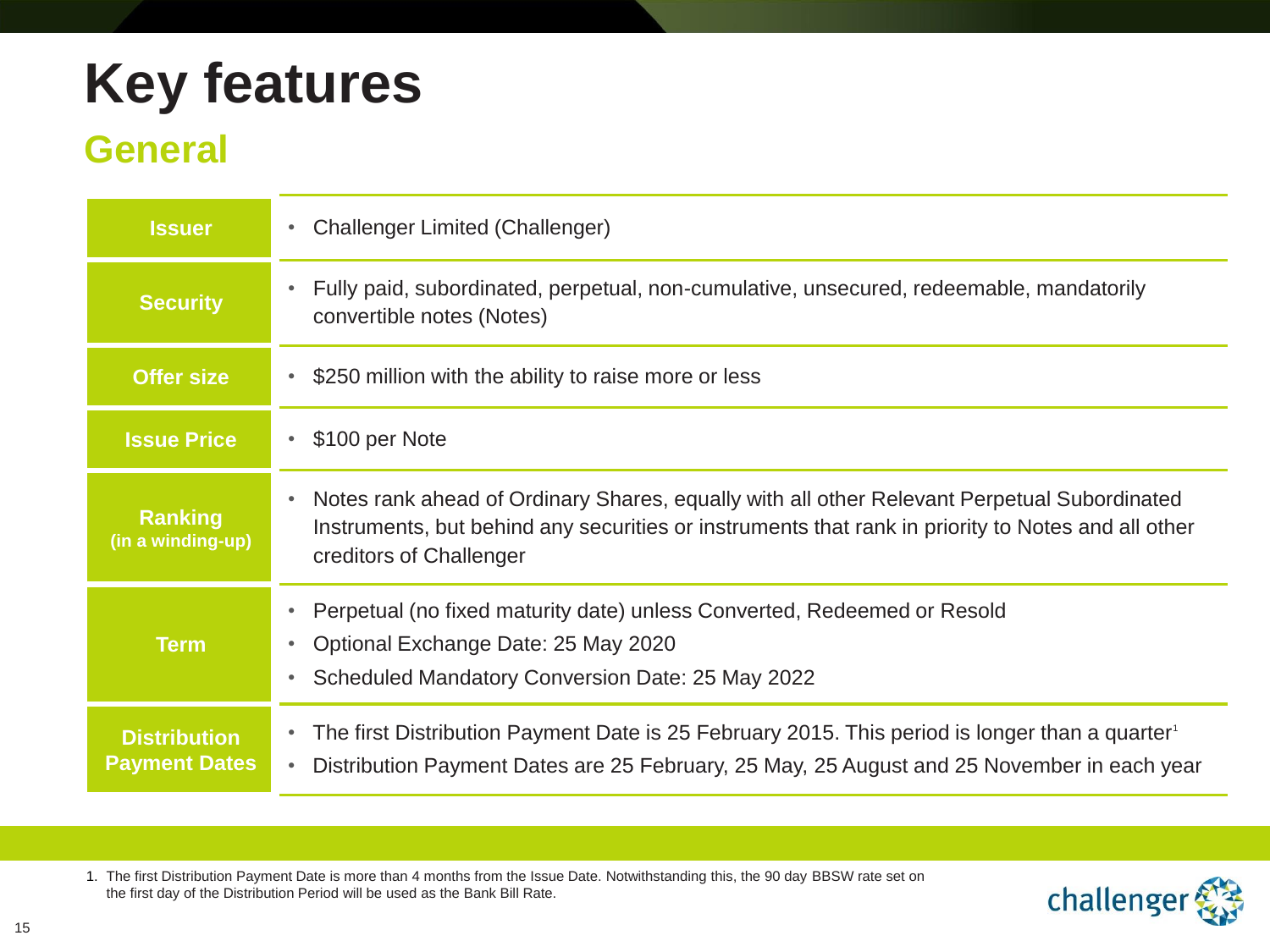### **Distributions**

| <b>Distributions</b>                      | Distributions are floating rate, preferred, discretionary, non-cumulative frankable payments<br>$\bullet$<br>Distributions are scheduled to be paid quarterly in arrears, subject to Payment Conditions<br>$\bullet$<br>Distributions on Notes may be partially franked, fully franked or not franked at all<br>$\bullet$<br>if any Distribution is not fully franked, the amount of the cash Distribution will be increased to compensate<br>for the unfranked component<br>Distributions are expected to be franked at the same rate as Ordinary Shares, expected to be 70% for the<br>first Distribution payment |  |  |  |
|-------------------------------------------|---------------------------------------------------------------------------------------------------------------------------------------------------------------------------------------------------------------------------------------------------------------------------------------------------------------------------------------------------------------------------------------------------------------------------------------------------------------------------------------------------------------------------------------------------------------------------------------------------------------------|--|--|--|
| <b>Distribution</b><br><b>Rate</b>        | Distribution Rate = (Bank Bill Rate + Margin) x Franking Adjustment Factor <sup>1</sup><br>$\bullet$<br>Bank Bill Rate is the 90 day BBSW rate on the first Business Day of the relevant Distribution Period<br>$\bullet$<br>Margin expected to be 3.40% - 3.60%, to be determined under the Bookbuild<br>$\bullet$                                                                                                                                                                                                                                                                                                 |  |  |  |
| <b>Payment</b><br><b>Conditions</b>       | <b>Payment Condition means</b><br>$\bullet$<br>the consolidated retained earnings of the Challenger Group as at the relevant Distribution Payment Date<br>are, or would on payment of the Distribution become, negative;<br>the payment would result in Challenger becoming, or being likely to become, insolvent for the purposes of<br>the Corporations Act; or<br>APRA objecting to the payment.                                                                                                                                                                                                                 |  |  |  |
| <b>Distribution</b><br><b>Restriction</b> | Unless a Distribution has been paid in full within 3 Business Days of the relevant Distribution Payment Date,<br>۰<br>Challenger must not, without a Special Resolution until and including the next Distribution Payment Date:<br>- declare, determine to pay or pay a dividend or distribution on any Ordinary Shares; or<br>- buy back or reduce capital on any Ordinary Shares.                                                                                                                                                                                                                                 |  |  |  |

1. Franking Adjustment Factor means: (1-T)/1-[Tx(1-F)] Where: '**F**' means the Franking Rate (being the franking percentage applicable to Challenger's franking account; and '**T**' means the Tax Rate (being the Australian corporate tax rate applicable to Challenger's franking account) at the relevant Distribution Payment Date.

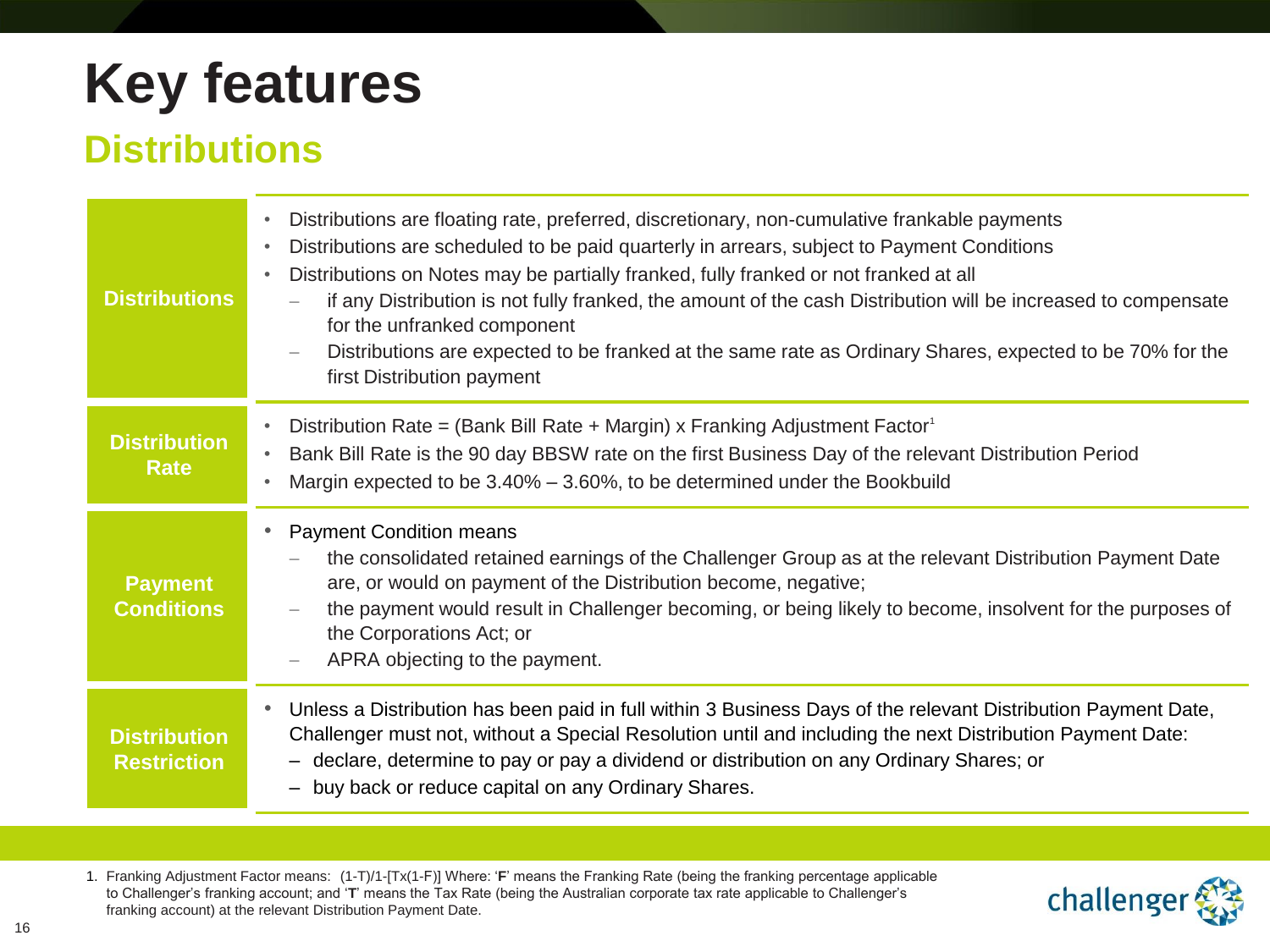### **Exchange**

| <b>Exchange by</b><br>Challenger <sup>1</sup> | Challenger may choose to Exchange all or some Notes on 25 May 2020<br>$\bullet$<br>Challenger may choose to Exchange all or some Notes after a Tax Event or a Regulatory Event<br>$\bullet$<br>Challenger may choose to Exchange all (but not some only) Notes after a Potential Acquisition<br>$\bullet$<br>Event <sup>2</sup>                                                                                  |  |  |  |
|-----------------------------------------------|------------------------------------------------------------------------------------------------------------------------------------------------------------------------------------------------------------------------------------------------------------------------------------------------------------------------------------------------------------------------------------------------------------------|--|--|--|
| <b>Exchange</b>                               | Exchange means:<br>$\bullet$<br>Conversion into approximately \$101 worth of Ordinary Shares per Note <sup>3</sup><br>Redemption for \$100 per Note; or<br>$\overline{\phantom{m}}$<br>Resale for \$100 per Note                                                                                                                                                                                                 |  |  |  |
| <b>Holder rights</b>                          | Holders do not have a right to request Exchange<br>$\bullet$                                                                                                                                                                                                                                                                                                                                                     |  |  |  |
| <b>Resale by</b><br><b>Challenger</b>         | If Resale is chosen by Challenger, Holders will be notified and on the Exchange Date will receive<br>$\bullet$<br>\$100 per Note<br>Challenger may appoint one or more third parties (Nominated Purchaser(s)) to purchase some or all<br>$\bullet$<br><b>Notes</b><br>If the third party does not pay the Resale Price to Holders, Resale will not occur and Holders will<br>$\bullet$<br>continue to hold Notes |  |  |  |

- 1. Challenger's right to elect to Exchange is subject to APRA's prior approval and satisfaction of certain conditions.
- 2. Challenger may only choose Conversion on the occurrence of a Potential Acquisition Event.
- 3. The exact number of Ordinary Shares to be received depends on the VWAP of Ordinary Shares, is capped at the Maximum Conversion Number

and may be worth less than \$101 per Note.

17

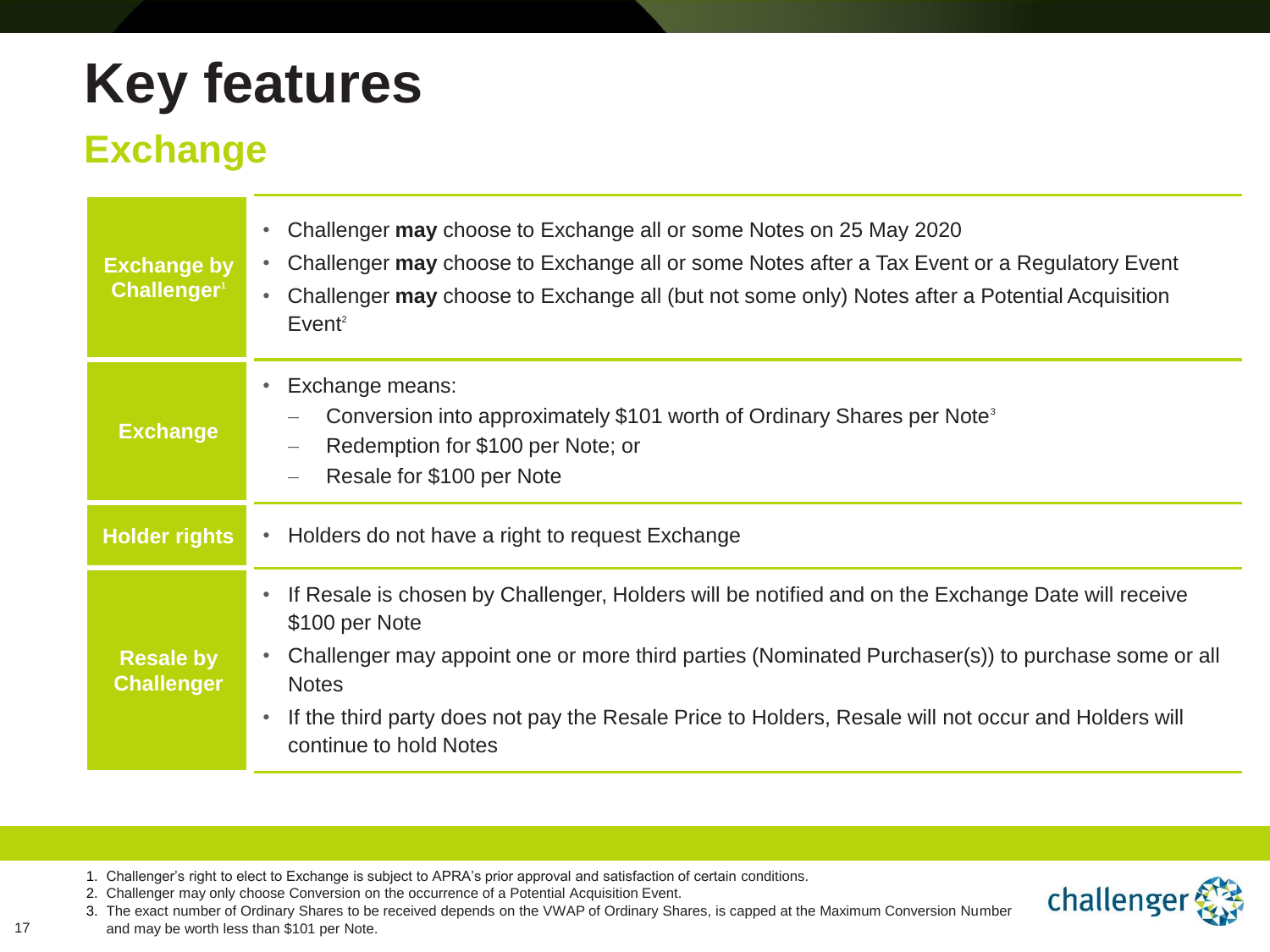## **Mandatory conversion**

| <b>Mandatory</b><br><b>Conversion</b>                      | The Mandatory Conversion Date will be 25 May 2022 provided the Mandatory Conversion<br>Conditions have been satisfied on that date or on the first Distribution Payment Date thereafter<br>on which such conditions are satisfied                                                                                                      |  |  |
|------------------------------------------------------------|----------------------------------------------------------------------------------------------------------------------------------------------------------------------------------------------------------------------------------------------------------------------------------------------------------------------------------------|--|--|
|                                                            | On the Mandatory Conversion Date, Holders will receive approximately \$101 of Ordinary<br>Shares for each Note <sup>1</sup>                                                                                                                                                                                                            |  |  |
|                                                            | Challenger must Convert all (but not some only) Notes after an Acquisition Event                                                                                                                                                                                                                                                       |  |  |
|                                                            | For the Mandatory Conversion Conditions to be satisfied:                                                                                                                                                                                                                                                                               |  |  |
| <b>Mandatory</b><br><b>Conversion</b><br><b>Conditions</b> | the volume weighted average sale price of the Ordinary Shares (VWAP) on the 25 <sup>th</sup><br>Business Day immediately preceding (but not including) a possible Mandatory Conversion<br>Date must be greater than (110% x Relevant Fraction) of the VWAP over the 20 Business<br>Days prior to the issue of Notes (Issue Date VWAP); |  |  |
|                                                            | the VWAP over the 20 Business Days prior to the Mandatory Conversion Date must be<br>greater than (101.01% x Relevant Fraction) of the Issue Date VWAP; and                                                                                                                                                                            |  |  |
|                                                            | Challenger must not be delisted from ASX or its Ordinary Shares have not been suspended<br>from trading for a certain period                                                                                                                                                                                                           |  |  |

1. The exact number of Ordinary Shares to be received depends on the VWAP of Ordinary Shares, is capped at the Maximum Conversion Number and may be worth less than \$101 per Note.

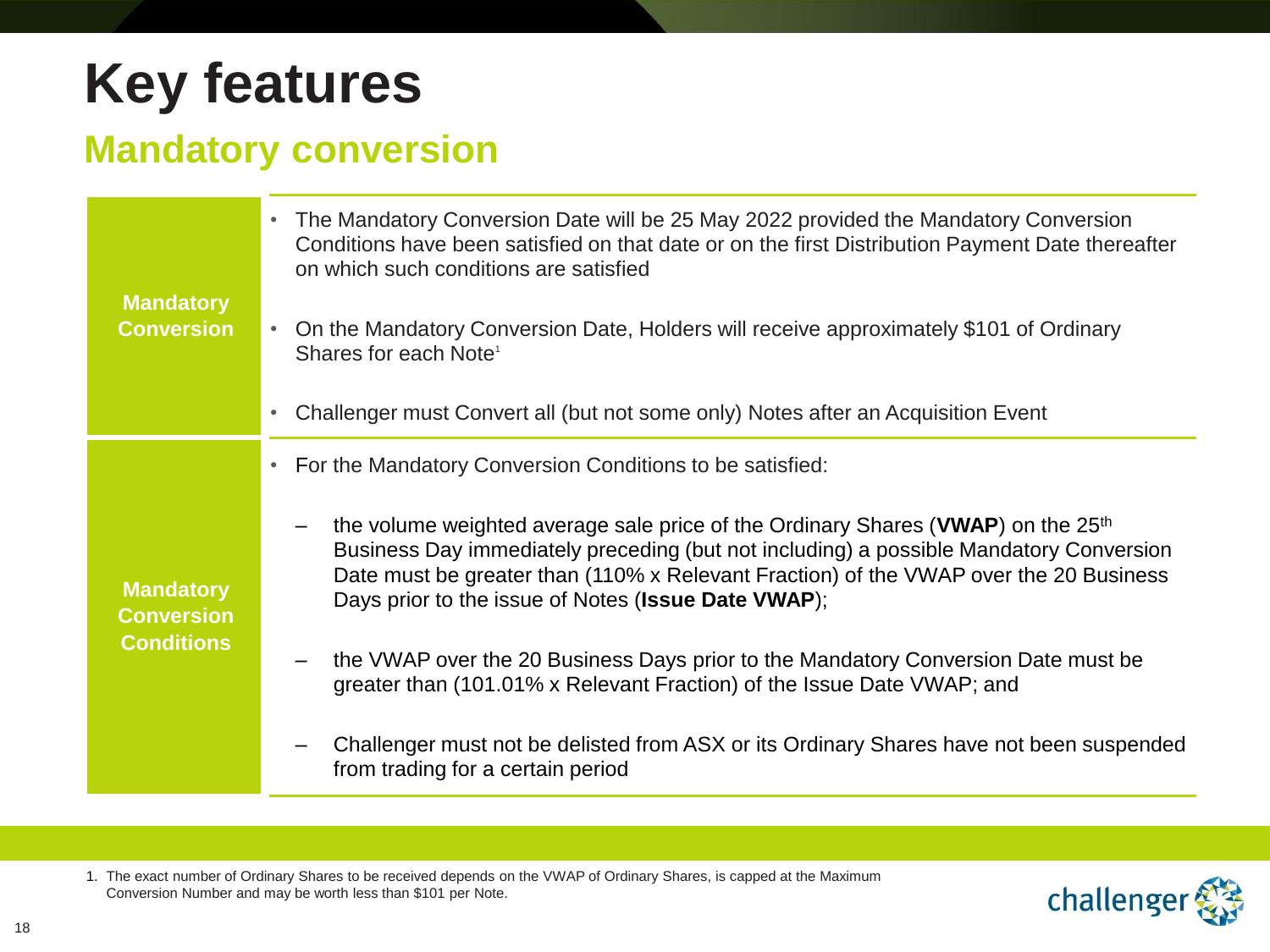### **Non-viability conversion**

| <b>Non-Viability</b><br><b>Trigger Event</b> | A Non-Viability Trigger Event occurs where APRA determines that the conversion or write-off of Relevant<br>$\bullet$<br>Perpetual Subordinated Instruments is necessary because:                                            |
|----------------------------------------------|-----------------------------------------------------------------------------------------------------------------------------------------------------------------------------------------------------------------------------|
|                                              | without conversion or write-off APRA considers that Challenger would become non-viable; or                                                                                                                                  |
|                                              | without a public sector injection of capital into (or equivalent capital support with respect to)<br>Challenger APRA considers that Challenger would become non-viable                                                      |
|                                              | Challenger intends to use the proceeds from the issue of Notes to fund a subscription for Additional Tier 1<br>Capital of CLC. CLC represents a substantial part of the business of the Challenger Group                    |
|                                              | If APRA determines that CLC would become non-viable then there is a significant risk it will also<br>$\bullet$<br>determine Challenger to be non-viable                                                                     |
| <b>Conversion</b><br>following a Non-        | Upon a Non-Viability Trigger Event occurring, Challenger must immediately Convert some or all Relevant<br>Perpetual Subordinated Instruments into Ordinary Shares. Notes are Relevant Perpetual Subordinated<br>Instruments |
| <b>Viability Trigger</b><br><b>Event</b>     | If Conversion cannot occur for any reason, all rights of Holders in respect of Relevant Perpetual<br>$\bullet$<br>Subordinated Instruments are immediately and irrevocably written off                                      |
|                                              | As at 30 June 2014, Challenger has no Relevant Perpetual Subordinated Instruments on issue                                                                                                                                  |
| <b>Maximum</b>                               | The Maximum Conversion Number is calculated as \$100 / (Issue Date VWAP x Relevant Fraction)<br>$\bullet$                                                                                                                   |
| <b>Conversion</b><br><b>Number</b>           | The Relevant Fraction means 0.5 in the case of a Mandatory Conversion or 0.2 in the case of any other<br>$\bullet$<br>Conversion                                                                                            |

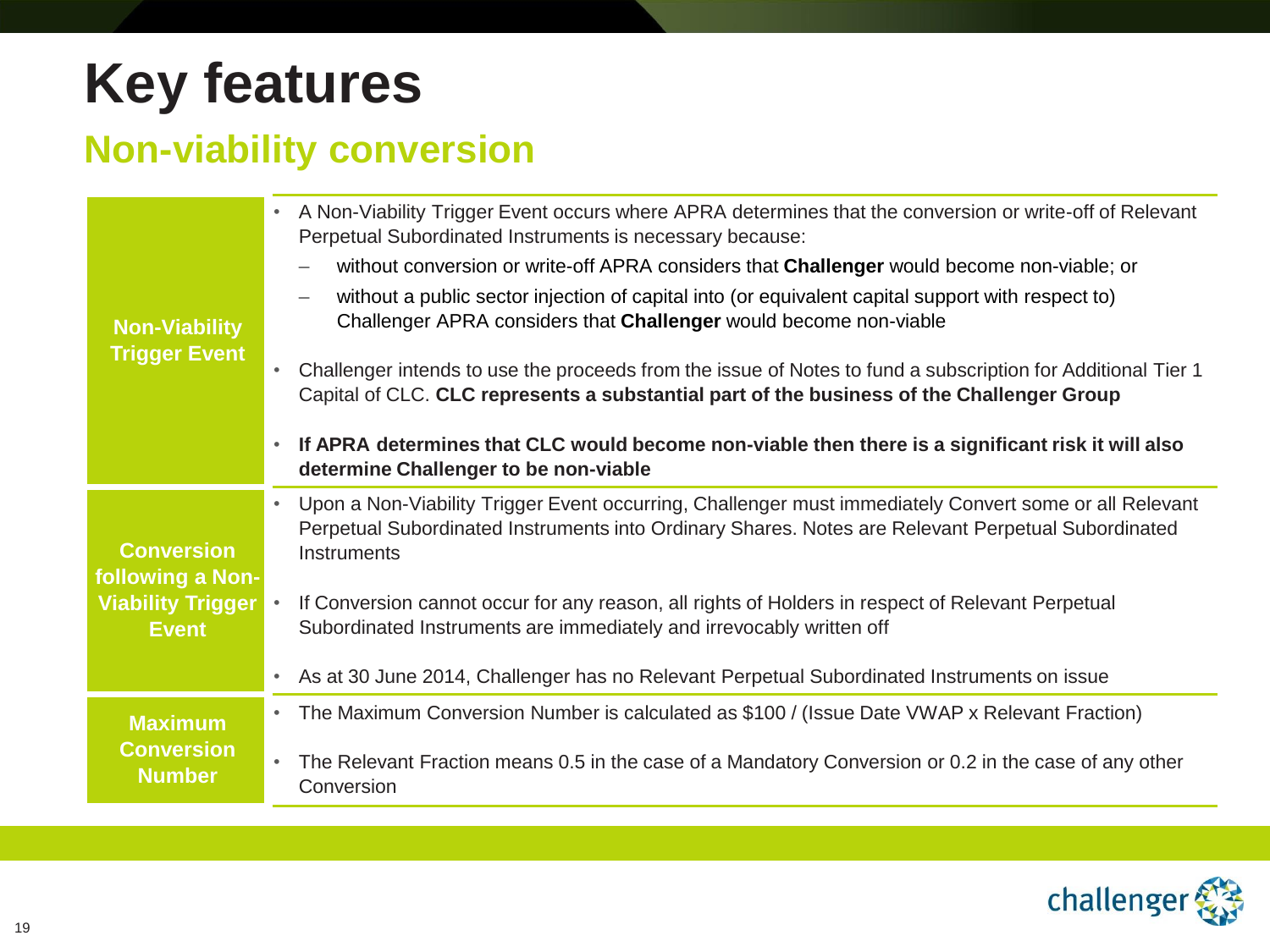### **Comparison between Notes and other investments / securities**

|                                                               | <b>Challenger annuity</b>                                                                                                | <b>Term deposit</b>                             | <b>Challenger Capital Notes</b>                                                                                                                                    | <b>Ordinary Shares</b>                              |
|---------------------------------------------------------------|--------------------------------------------------------------------------------------------------------------------------|-------------------------------------------------|--------------------------------------------------------------------------------------------------------------------------------------------------------------------|-----------------------------------------------------|
| <b>Issuer</b>                                                 | <b>CLC</b>                                                                                                               | Bank, credit union or<br>building society       | Challenger                                                                                                                                                         | Challenger                                          |
| <b>Legal form</b>                                             | Policy (unsecured,<br>unsubordinated debt obligation •<br>referable to a statutory fund<br>under the Life Insurance Act) | Unsecured,<br>unsubordinated debt               | Capital note                                                                                                                                                       | Ordinary share                                      |
| <b>Term</b>                                                   | One year to lifetime                                                                                                     | One month to five years<br>(usually)            | Perpetual (subject to Mandatory<br>conversion into Ordinary Shares)                                                                                                | Perpetual                                           |
| <b>Ranking in winding-up</b>                                  | Rank higher than Notes and<br><b>Ordinary Shares</b>                                                                     | Rank higher than Notes<br>and Ordinary Shares   | Rank lower than Senior Creditors, but<br>higher than Ordinary Shares <sup>2</sup>                                                                                  | Rank lowest of all securities                       |
| <b>Transferability</b>                                        | <b>No</b>                                                                                                                | <b>No</b>                                       | Yes - Notes are expected to be<br>quoted on ASX as "CGFPA"                                                                                                         | Yes - Ordinary Shares are<br>quoted on ASX as "CGF" |
| <b>Protection under the</b><br><b>Financial Claims Scheme</b> | <b>No</b>                                                                                                                | Yes <sup>1</sup>                                | <b>No</b>                                                                                                                                                          | <b>No</b>                                           |
| <b>Distribution rate</b>                                      | Fixed (usually)                                                                                                          | Fixed (usually)                                 | Floating (Bank Bill Rate + Margin to<br>be determined under the Bookbuild<br>(expected to be in the range of 3.40%).<br>and 3.60% p.a.), adjusted for<br>franking) | Variable dividends                                  |
| <b>Distribution payment</b><br>dates                          | Monthly, quarterly, semi-<br>annually or yearly (depending<br>on choice of customer)                                     | Monthly, quarterly, semi-<br>annually or yearly | Quarterly                                                                                                                                                          | Semi-annually                                       |
| <b>Franking</b>                                               | Unfranked                                                                                                                | Unfranked                                       | Expected to be initially partially<br>franked                                                                                                                      | Expected to be partially franked                    |
| <b>Treated by APRA as</b><br>regulatory capital?              | <b>No</b>                                                                                                                | <b>No</b>                                       | No, but may be used to fund a<br>subscription for Additional Tier 1<br>Capital of CLC                                                                              | Not currently                                       |
| <b>Mandatory conversion to</b><br>ordinary shares             | <b>No</b>                                                                                                                | <b>No</b>                                       | Yes                                                                                                                                                                | <b>No</b>                                           |

1. For deposits made after 1 January 2013 up to an amount of \$250,000.

2. Any return in a winding-up may be adversely affected if APRA determines that a Non-Viability Trigger Event has occurred. Following Conversion, Holders will hold Ordinary Shares and rank equally with other holders of Ordinary Shares in a winding-up of Challenger. If Conversion is not possible, Notes will be Written-Off.

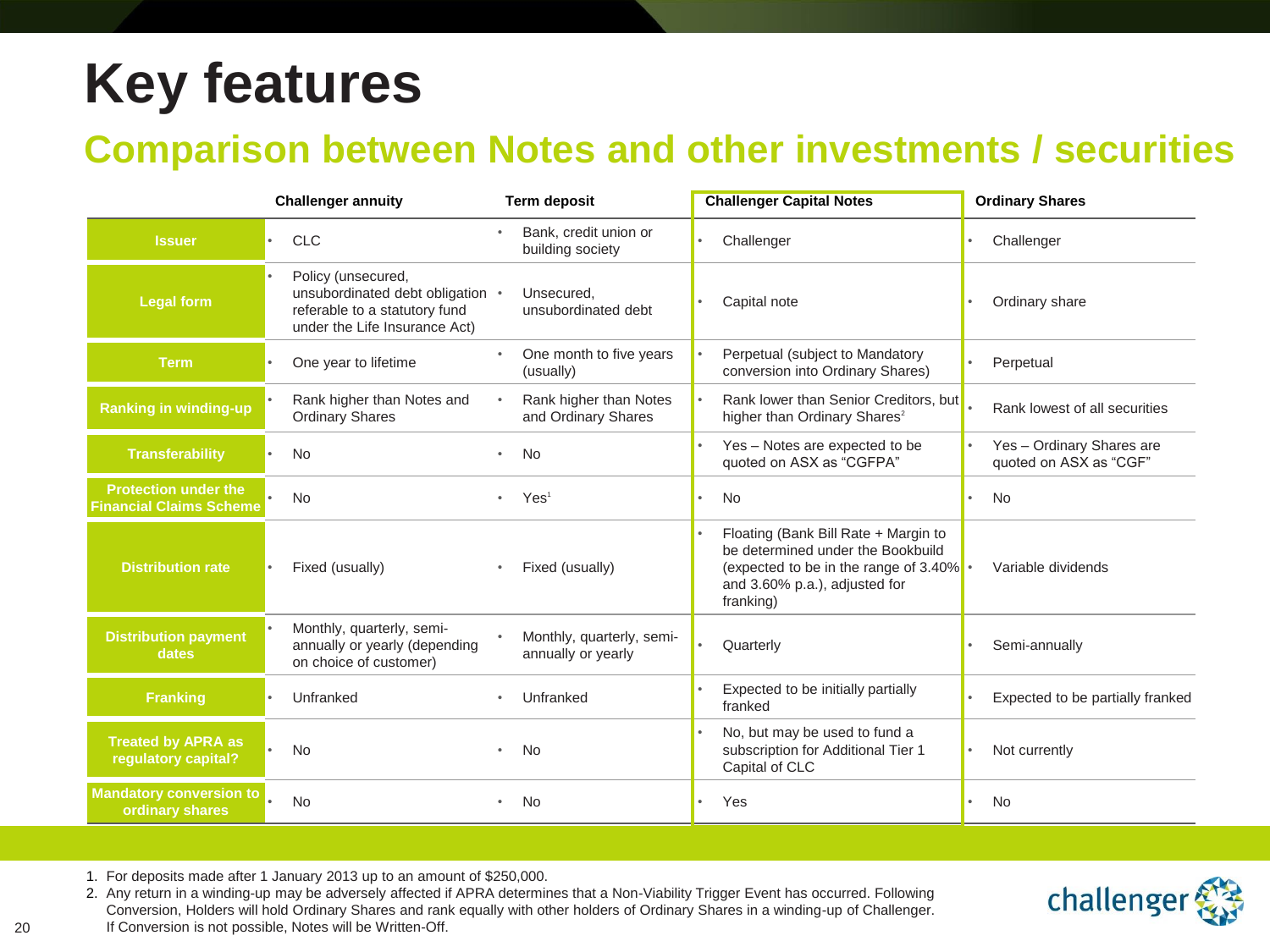## **Notes**

### **Ranking of Notes in a winding-up**

|                        | <b>Illustrative examples<sup>1</sup></b><br><b>Type</b> |                                                                                                    |
|------------------------|---------------------------------------------------------|----------------------------------------------------------------------------------------------------|
| <b>High</b><br>ranking | Preferred and secured debt<br>$\bullet$                 | Liabilities preferred by law including employee<br>$\bullet$<br>entitlement and secured creditors  |
|                        | Unsubordinated and unsecured debt<br>$\bullet$          | Bonds and notes, trade and general creditors<br>$\bullet$                                          |
|                        | Subordinated and unsecured debt                         | Subordinated notes and other subordinated and<br>$\bullet$<br>unsecured debt obligations           |
|                        | Preference shares and equal ranking<br>securities       | <b>Notes</b> and any other preference shares or<br>securities expressed to rank equally with Notes |
| Low<br>ranking         | <b>Ordinary Shares</b>                                  | <b>Ordinary Shares</b><br>$\bullet$                                                                |

1. These examples note the order of ranking in the context of Challenger. Challenger is a non-operating holding company of companies in the Challenger Group and most of the claims Challenger has on these companies rank behind the relevant company's creditors, and in the case of CLC, also rank behind policyholders, in a winding up. Any return in a winding-up may be adversely affected if APRA determines that a Non-Viability Trigger Event has occurred.

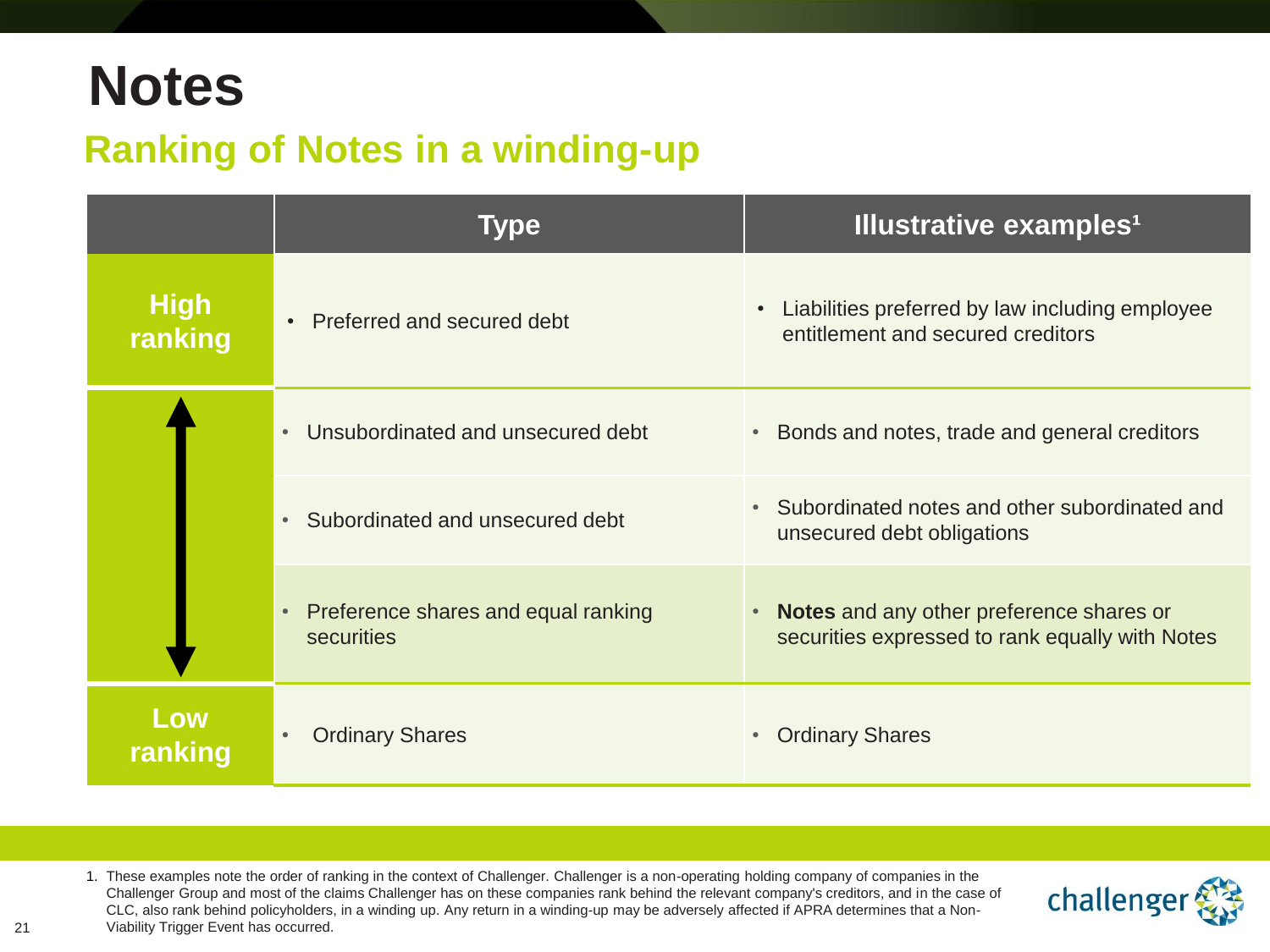### **Key risks associated with an investment in Notes**

- Notes are not policy liabilities of CLC, Challenger or any other member of the Challenger Group and are not guaranteed or insured by any government or other person
- The market price at which Holders are able to sell Notes on ASX is uncertain
- There may be no liquid market for Notes
- The market price and liquidity of Challenger Ordinary Shares may fluctuate due to various factors
- There is a risk that Distributions will not be paid, including where APRA objects to a payment
- The Distribution Rate will fluctuate (both increasing and decreasing) over time as a result of movements in the Bank Bill Rate
- Distributions may or may not be franked
- It is uncertain whether or when Notes may be Exchanged
- If Conversion occurs following a Non-Viability Trigger Event, Holders are likely to receive Ordinary Shares that are worth significantly less than the Face Value of Notes
- In a winding-up of Challenger, Notes will rank ahead of Ordinary Shares, equally with all other Relevant Perpetual Subordinated Instruments, but behind any securities or instruments that rank in priority to Notes and all other creditors of **Challenger**
- See Sections 1.4 and 5.1 of the Prospectus for more information on risks associated with Notes
- See Section 5.2 of the Prospectus for more information on risks associated with the Challenger, CLC and the Challenger Group

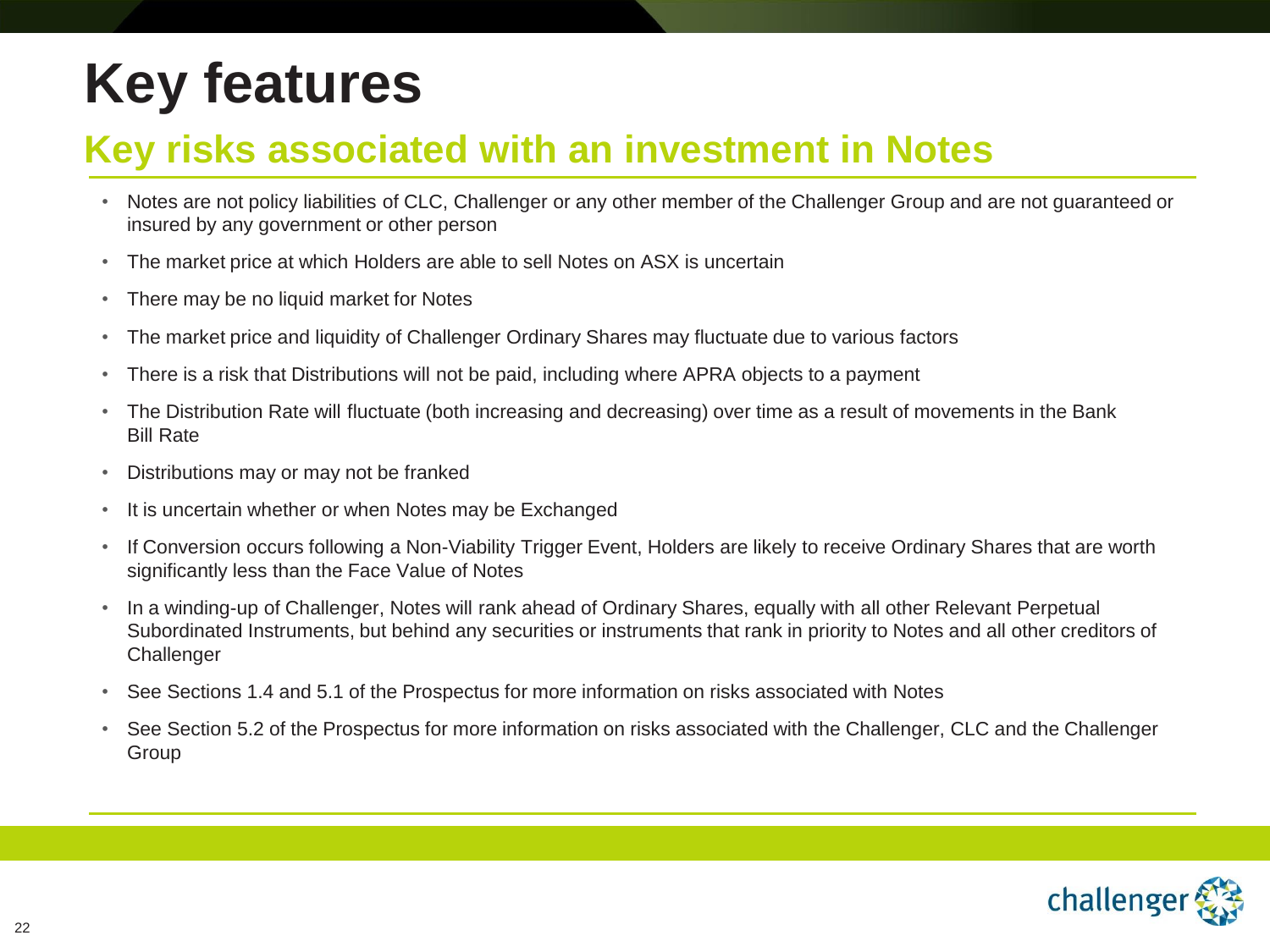## **Section 4 Offer process**

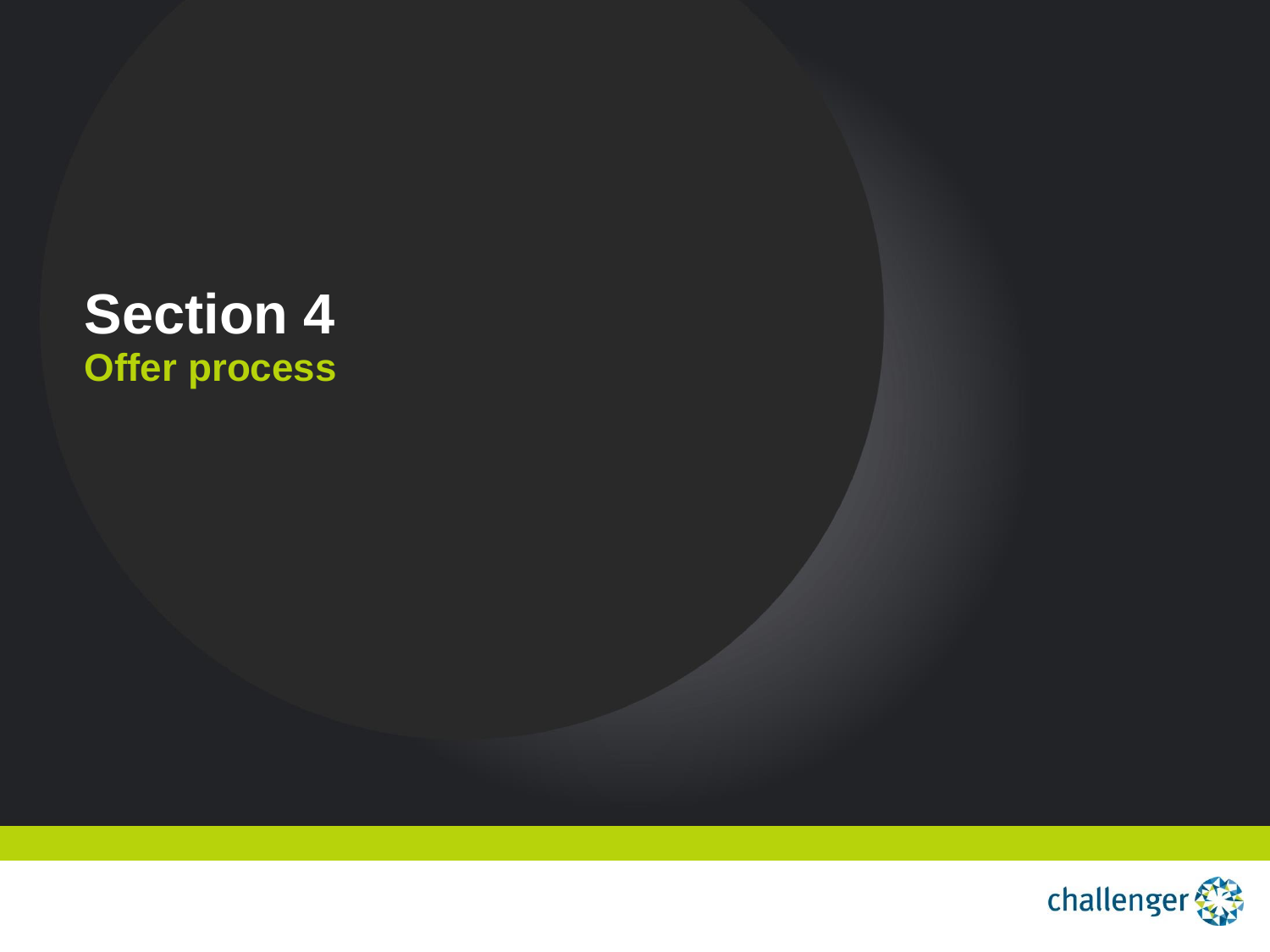## **Offer process**

### **Structure**

| <b>Institutional Offer</b> | Offer to certain institutional investors<br>$\bullet$                                                                                                                                                                                                                                         |
|----------------------------|-----------------------------------------------------------------------------------------------------------------------------------------------------------------------------------------------------------------------------------------------------------------------------------------------|
| <b>Broker Firm Offer</b>   | Offer to Australian resident retail and high net worth clients of Syndicate Brokers<br>$\bullet$                                                                                                                                                                                              |
| <b>Shareholder Offer</b>   | Offer to Eligible Shareholders<br>$\bullet$<br>registered holders of Ordinary Shares as at 7.00pm on 19 August 2014,<br>shown on the applicable register as having an address in Australia and<br>not in the United States or acting as a nominee for a person in the United<br><b>States</b> |
| <b>General Offer</b>       | Offer to members of the general public who are residents in Australia<br>$\bullet$                                                                                                                                                                                                            |

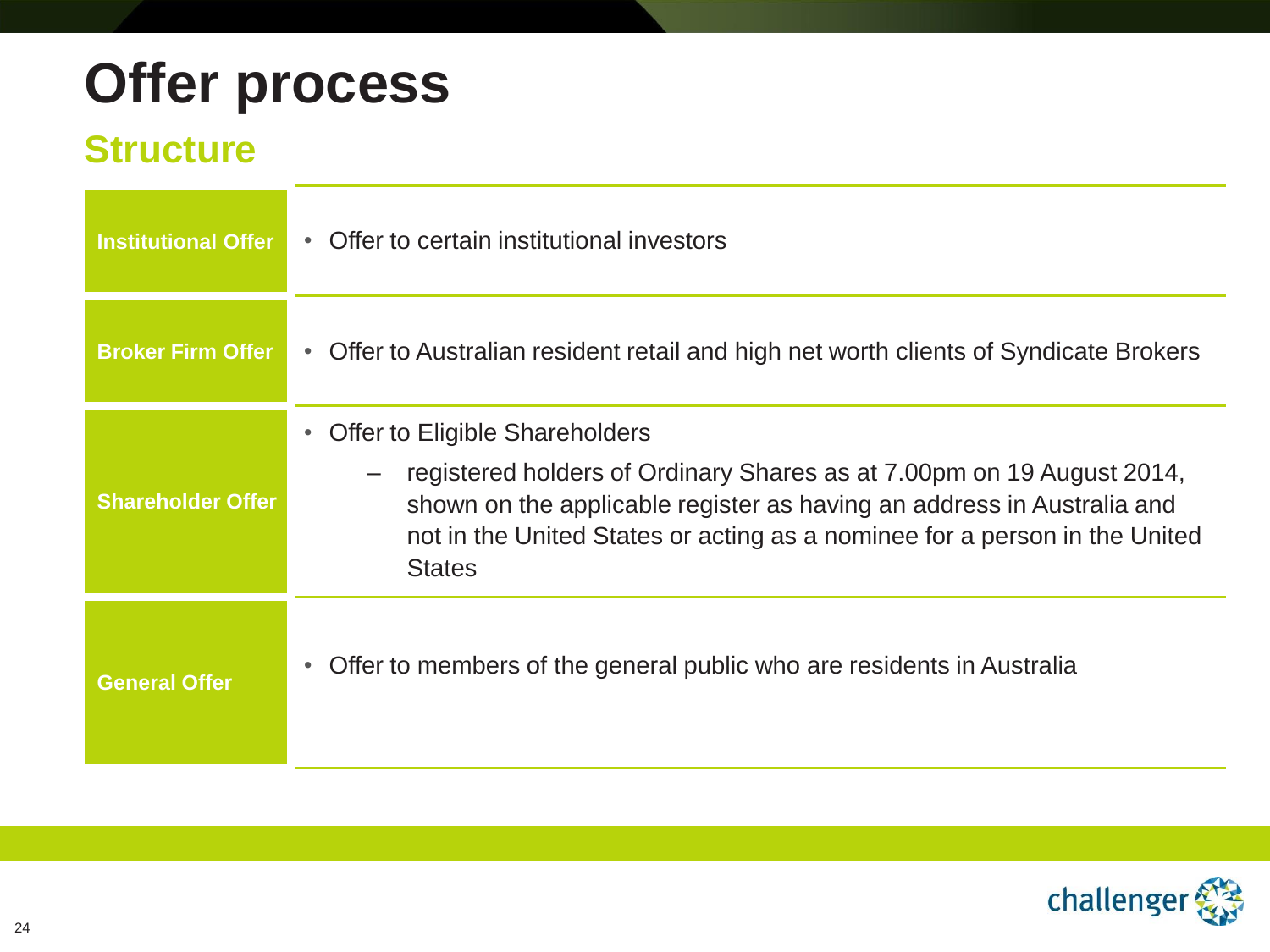## **Offer process**

## **Key dates**

| <b>Event</b>                                                    | Date <sup>1</sup> |
|-----------------------------------------------------------------|-------------------|
| Lodgement of Prospectus with ASIC                               | 27 August 2014    |
| <b>Bookbuild to determine the Margin</b>                        | 3 September 2014  |
| Announcement of the Margin                                      | 3 September 2014  |
| Lodgement of the replacement prospectus with ASIC               | 4 September 2014  |
| <b>Opening Date</b>                                             | 4 September 2014  |
| <b>Closing Date for the Shareholder Offer and General Offer</b> | 30 September 2014 |
| <b>Closing Date for the Broker Firm Offer</b>                   | 7 October 2014    |
| <b>Issue Date</b>                                               | 9 October 2014    |
| Notes commence trading on ASX (deferred settlement basis)       | 10 October 2014   |
| <b>Holding Statements dispatched by</b>                         | 14 October 2014   |
| Notes commence trading on ASX (normal settlement basis)         | 15 October 2014   |
| <b>First Distribution Payment Date</b>                          | 25 February 2015  |
| <b>Optional Exchange Date</b>                                   | 25 May 2020       |
| <b>Scheduled Mandatory Conversion Date</b>                      | 25 May 2022       |



1. These dates are indicative only and may change without notice.